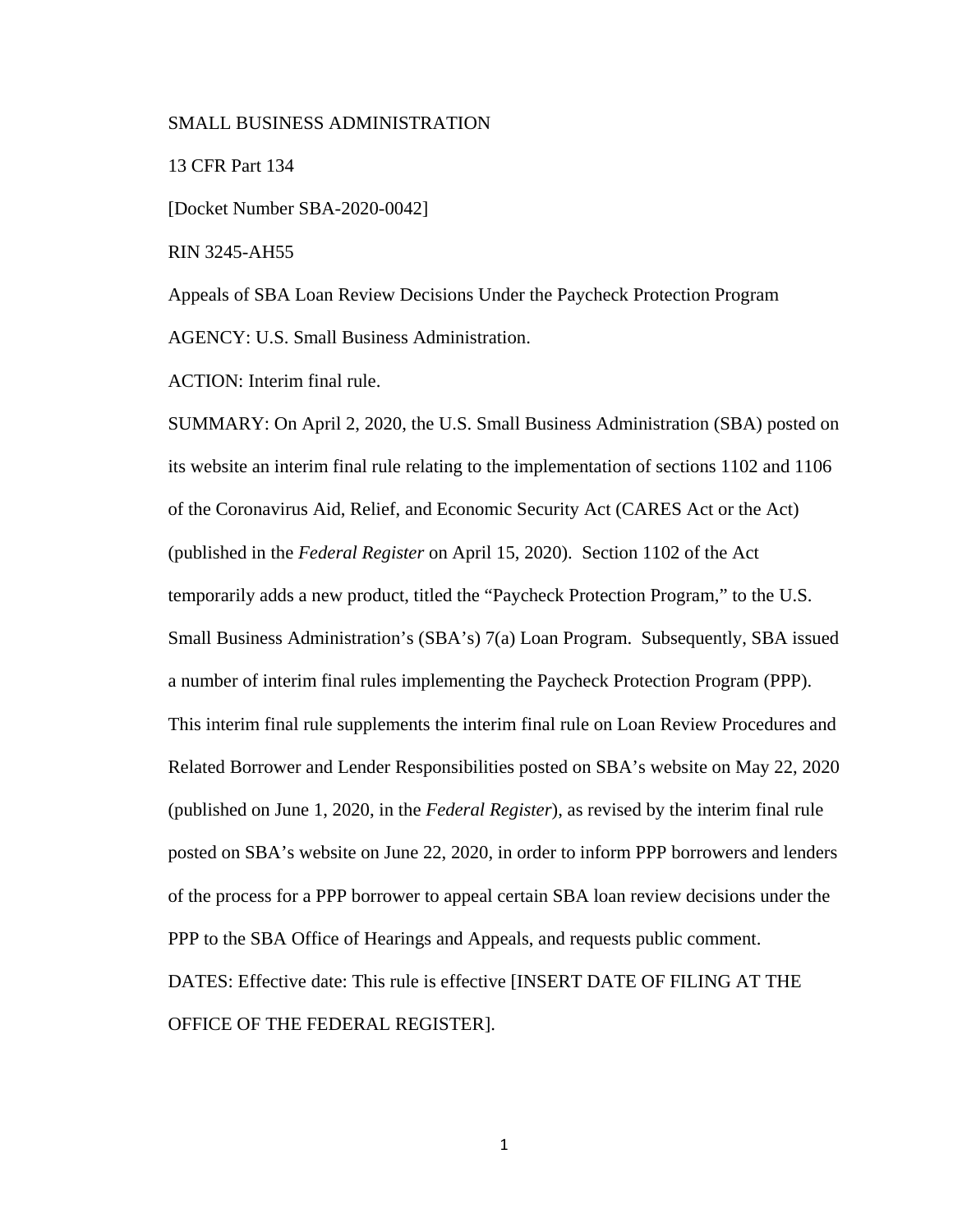Applicability date: This interim final rule applies to certain loan review decisions made by SBA under the Paycheck Protection Program.

Comment date: Comments must be received on or before [INSERT DATE 30 DAYS AFTER DATE OF PUBLICATION IN THE FEDERAL REGISTER].

ADDRESSES: You may submit comments, identified by number SBA-2020-0042 through the Federal eRulemaking Portal: http://www.regulations.gov. Follow the instructions for submitting comments. SBA will post all comments on www.regulations.gov. If you wish to submit confidential business information (CBI) as defined in the User Notice at www.regulations.gov, please send an email to pppifr@sba.gov. Highlight the information that you consider to be CBI and explain why you believe SBA should hold this information as confidential. SBA will review the information and make the final determination whether it will publish the information. FOR FURTHER INFORMATION CONTACT: A Call Center Representative at 833- 572-0502, or the local SBA Field Office; the list of offices can be found at https://www.sba.gov/tools/localassistance/districtoffices.

# SUPPLEMENTARY INFORMATION:

### I. Background Information

On March 13, 2020, President Trump declared the ongoing Coronavirus Disease 2019 (COVID-19) pandemic of sufficient severity and magnitude to warrant an emergency declaration for all States, territories, and the District of Columbia. With the COVID-19 emergency, many small businesses nationwide are experiencing economic hardship as a direct result of the Federal, State, tribal, and local public health measures that have been taken to minimize the public's exposure to the virus. These measures,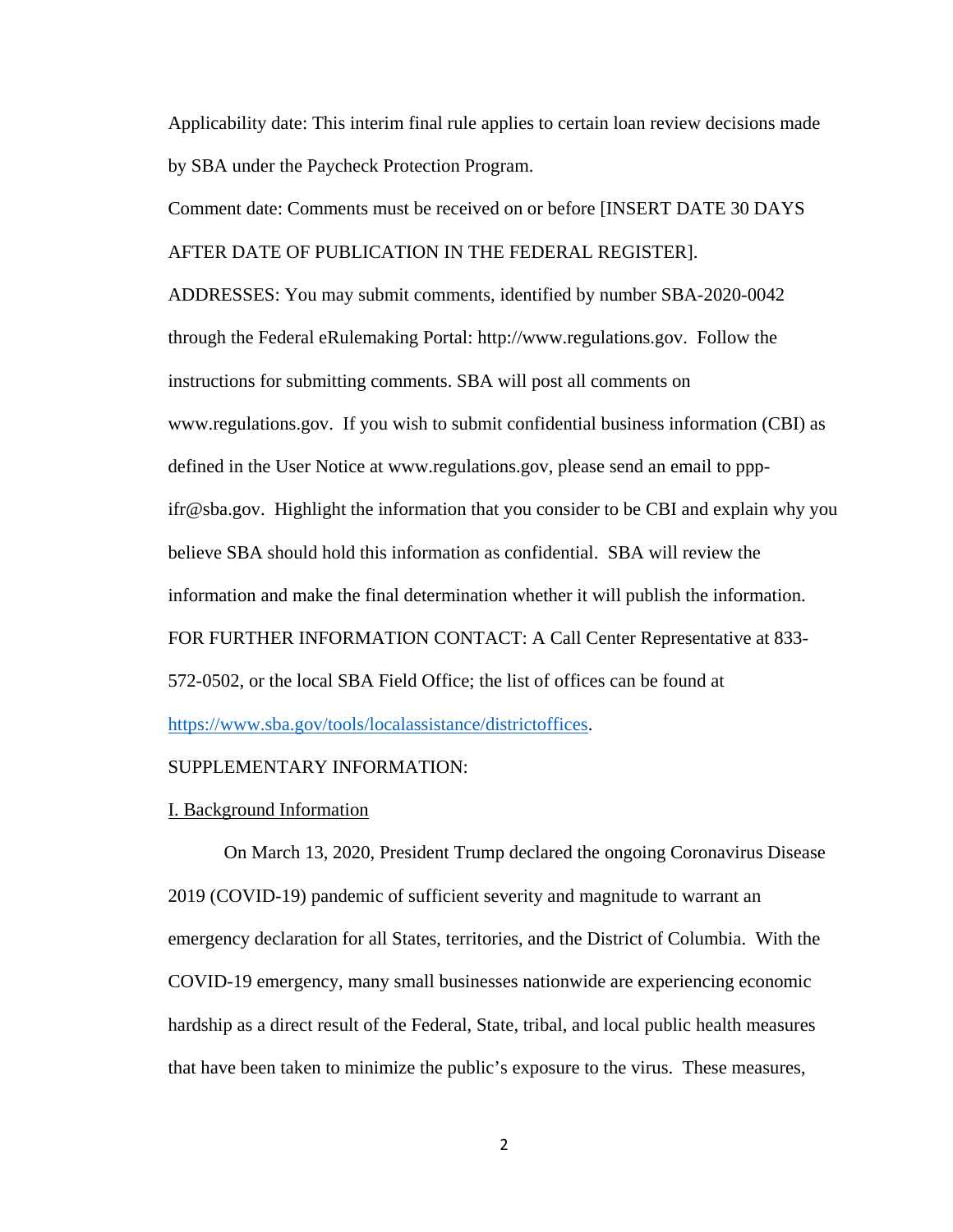some of which are government-mandated, have been implemented nationwide and include the closures of restaurants, bars, and gyms. In addition, based on the advice of public health officials, other measures, such as keeping a safe distance from others or even stay-at-home orders, are being implemented, resulting in a dramatic decrease in economic activity as the public avoids malls, retail stores, and other businesses.

On March 27, 2020, the President signed the Coronavirus Aid, Relief, and Economic Security Act (the CARES Act) (Pub. L. 116-136) to provide emergency assistance and health care response for individuals, families, and businesses affected by the coronavirus pandemic. The Small Business Administration (SBA) received funding and authority through the CARES Act to modify existing loan programs and establish a new loan program to assist small businesses nationwide adversely impacted by the COVID-19 emergency. Section 1102 of the CARES Act temporarily permits SBA to guarantee 100 percent of 7(a) loans under a new program titled the "Paycheck Protection Program" (PPP). Section 1106 of the CARES Act provides for forgiveness of up to the full principal amount of qualifying loans guaranteed under the PPP.

On April 2, 2020, SBA posted its first PPP interim final rule (85 FR 20811) (the First Interim Final Rule). Subsequently, SBA issued a number of other interim final rules implementing the PPP. On April 24, 2020, the President signed the Paycheck Protection Program and Health Care Enhancement Act (Pub. L. 116-139), which provided additional funding and authority for the PPP.

On May 22, 2020, SBA and Treasury posted an interim final rule on Loan Review Procedures and Related Borrower and Lender Responsibilities (85 FR 33010) (Loan Review Interim Final Rule (IFR)). The rule stated that SBA would be issuing a separate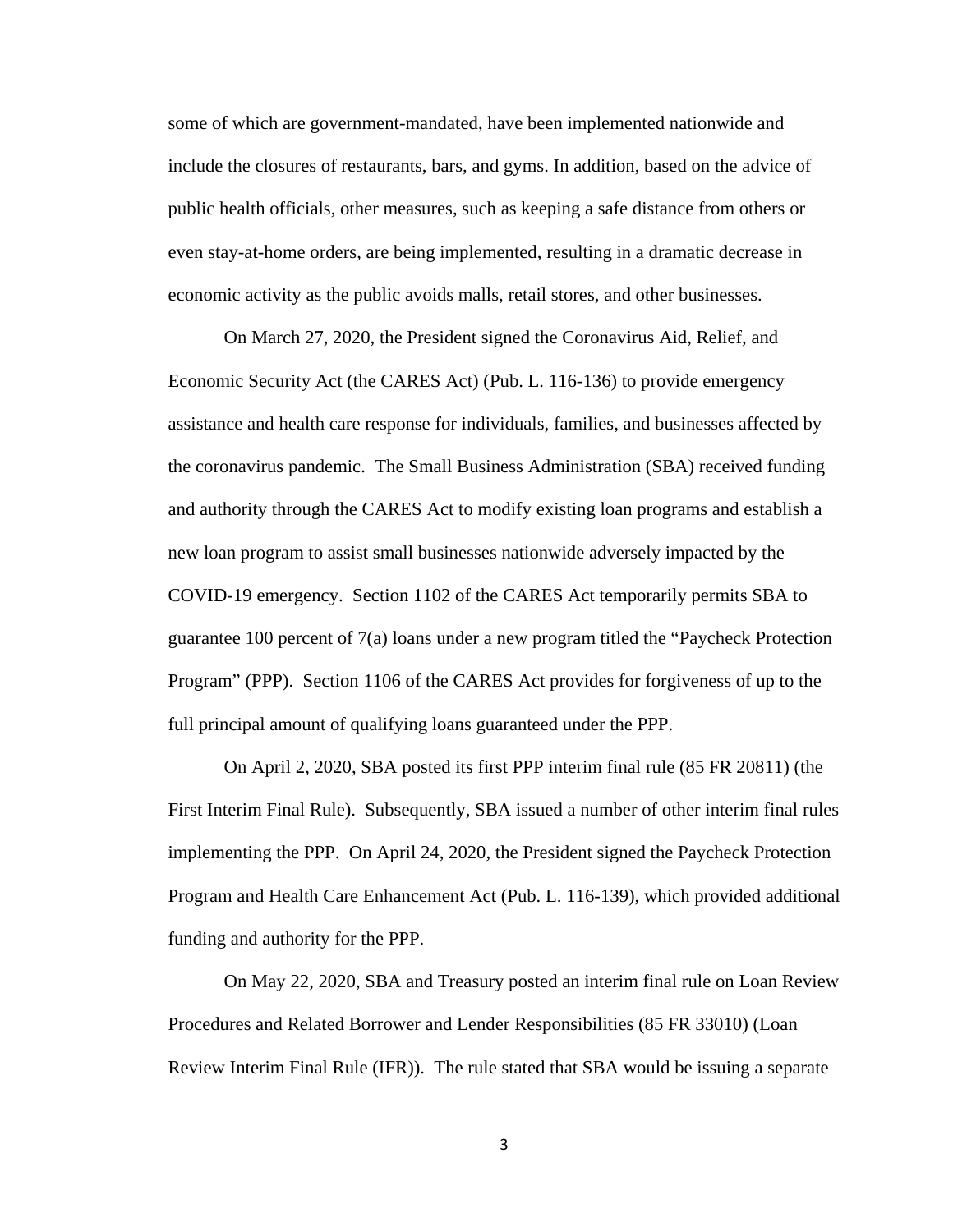interim final rule addressing the process for appealing certain SBA loan review decisions under the PPP. On June 5, 2020, the Paycheck Protection Program Flexibility Act of 2020 (Pub. L. 116-142) (Flexibility Act) was signed into law, amending the CARES Act. On June 22, 2020, SBA and Treasury posted an interim final rule that in part revised the Loan Review IFR to incorporate the relevant Flexibility Act amendments, address revisions to the Loan Forgiveness Application (SBA Form 3508), and include a new alternative Loan Forgiveness Application (SBA Form 3508EZ). On July 4, 2020, Pub. L. 116-147 was enacted, extending the authority for SBA to guarantee PPP loans to August 8, 2020.

As described below, this interim final rule informs PPP borrowers and lenders of the process for a PPP borrower to appeal certain SBA loan review decisions under the PPP to the SBA Office of Hearings and Appeals (OHA) by establishing a new subpart L for 13 CFR part 134, and requests public comment.

### II. Comments and Immediate Effective Date

The intent of the CARES Act is that SBA provide relief to America's small businesses expeditiously. This intent, along with the dramatic decrease in economic activity nationwide, provides good cause for SBA to dispense with the 30-day delayed effective date provided in the Administrative Procedure Act. Specifically, it is critical to meet lenders' and borrowers' need for clarity concerning the OHA appeal process as rapidly as possible because SBA can review a PPP loan and make determinations as to a borrower's eligibility at any time. This interim final rule supplements the previous regulation on the discrete issues related to SBA's process for reviewing a borrower's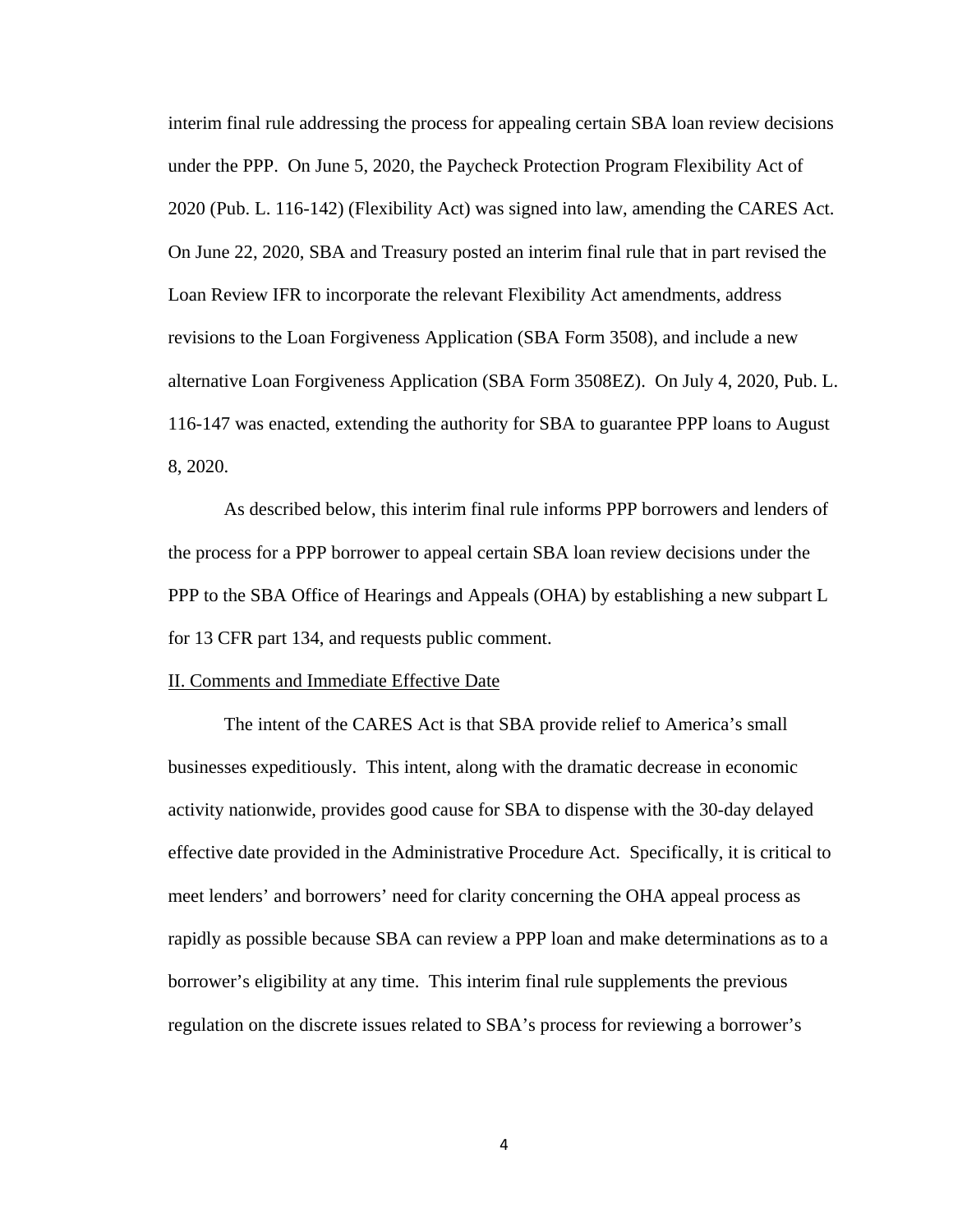eligibility for a PPP loan, the PPP loan amount received, the use of the PPP loan proceeds and/or the PPP loan forgiveness amount claimed by the borrower.

This interim final rule is effective without advance notice and public comment because section 1114 of the CARES Act authorizes SBA to issue regulations to implement title I of the CARES Act without regard to notice requirements. In addition, SBA has determined that there is good cause for dispensing with advance public notice and comment on the ground that it would be contrary to the public interest. Specifically, SBA has determined that advance notice and public comment would delay the ability of PPP borrowers to understand with certainty the process for appealing certain SBA loan review decisions under the PPP. This rule is being issued to allow for immediate implementation of the OHA appeal feature of this program. Although this interim final rule is effective immediately, comments are solicited from interested members of the public on all aspects of this interim final rule, including section III below. These comments must be submitted on or before [INSERT DATE 30 DAYS AFTER DATE OF PUBLICATION IN THE FEDERAL REGISTER]. SBA will consider these comments and the need for making any revisions as a result of these comments.

III. Subpart L—Rules of Practice for Appeals of Certain SBA Loan Review Decisions Under the Paycheck Protection Program

This interim final rule establishes a new subpart L for 13 CFR part 134, establishing rules of practice for appeals of certain SBA loan review decisions under the Paycheck Protection Program (PPP).

Section 134.1201, Scope of rules in this subpart L, provides a process for appeal to OHA of certain SBA loan review decisions under the PPP and any other PPP matter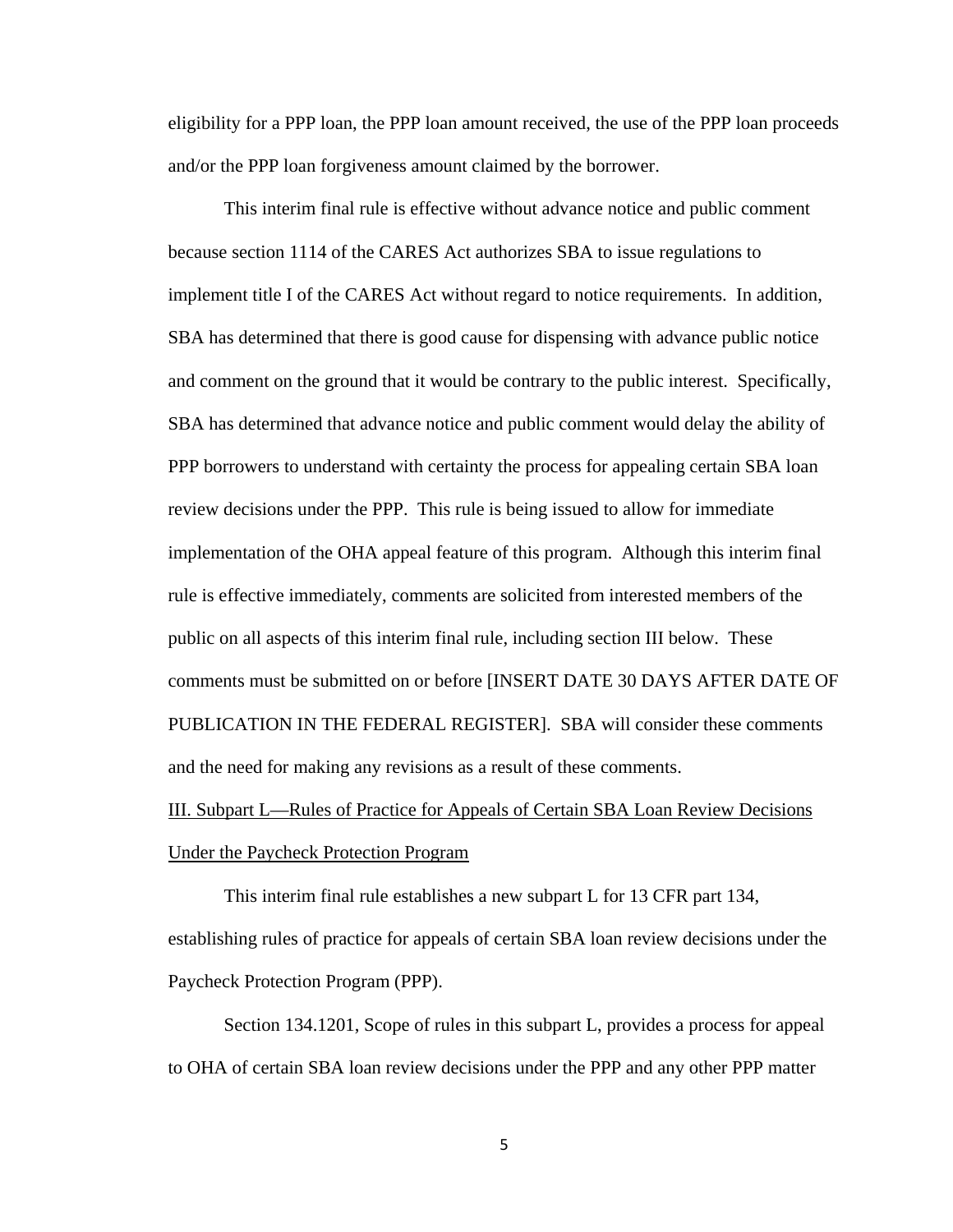referred to OHA by the Administrator. This subpart defines the term SBA loan review decision as an official written decision by SBA, after SBA completes a review of a PPP loan, that finds a borrower (1) was ineligible for a PPP loan; (2) was ineligible for the PPP loan amount received or used the PPP loan proceeds for unauthorized uses; (3) is ineligible for PPP loan forgiveness in the amount determined by the lender in its full or partial approval decision issued to SBA (except for the deduction of any Economic Injury Disaster Loan advance in accordance with section  $1110(e)(6)$  of the CARES Act); and/or (4) is ineligible for PPP loan forgiveness in any amount when the lender has issued a full denial decision to SBA.

For a PPP loan of any size, SBA may undertake a loan review at any time in SBA's discretion, and this subpart L applies to loan review decisions made by SBA after SBA completes a review of a PPP loan as set forth in Part III.1 and Part III.2c. of the Loan Review IFR, as amended. Only final SBA loan review decisions (as defined in this rule) can be appealed to OHA; a PPP borrower cannot file an OHA appeal of any decision made by a lender concerning a PPP loan. A PPP borrower can request an SBA review of a lender decision to deny the borrower's loan forgiveness application in full, in accordance with Part III.2.b. of the Loan Review IFR, as amended, but that request is for a review by SBA, not an OHA appeal. A borrower may exercise any other rights it has under applicable law against a PPP lender regarding a lender decision.

In addition, this section sets forth other types of decisions and determinations that are not covered by this subpart L, and makes clear that subpart C of this part, Rules of Practice for Appeals From Size Determinations and NAICS Code Designations, is not applicable to appeals from SBA loan review decisions. Lastly, this section sets forth the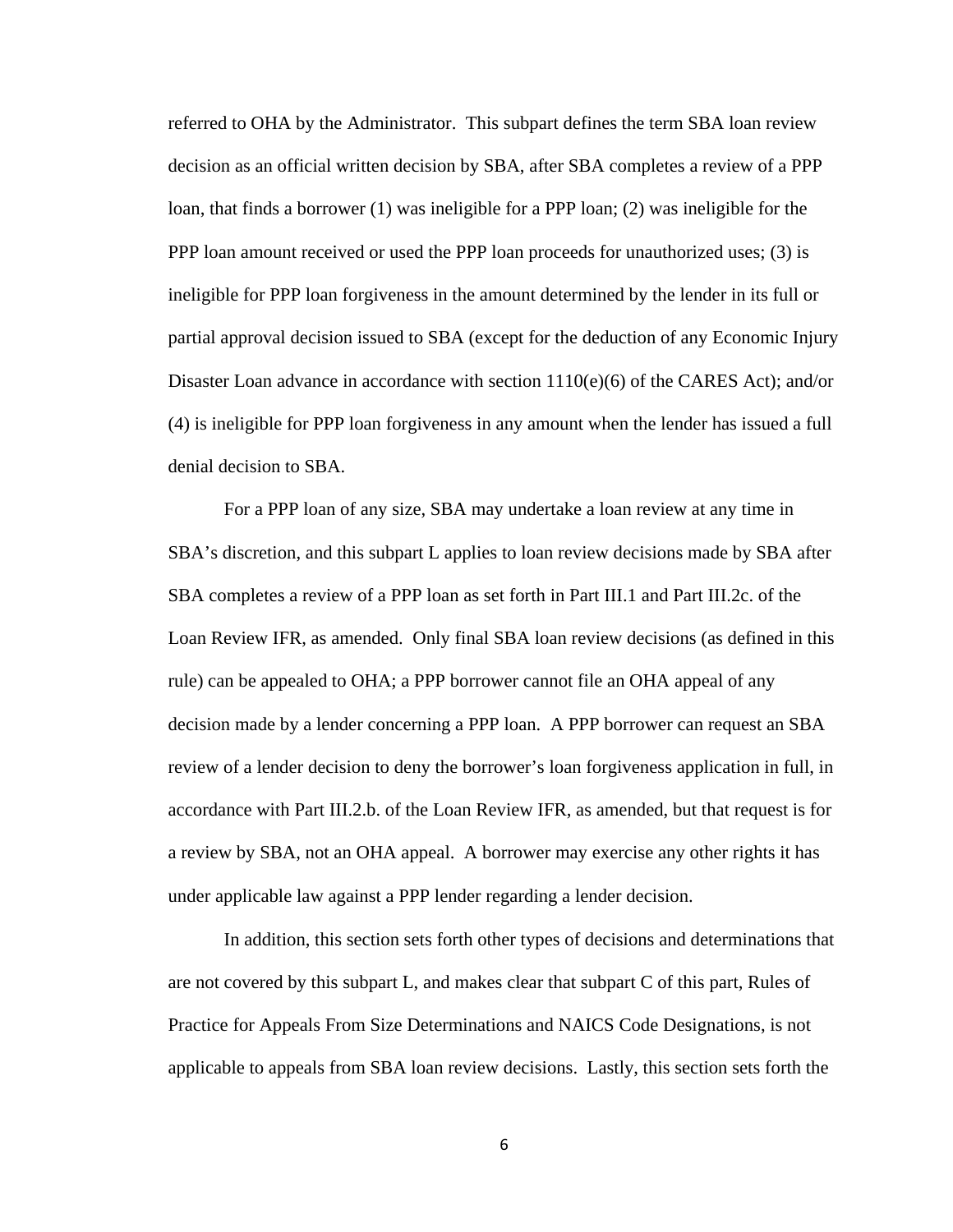specific provisions from subpart B of this part, OHA's general Rules of Practice, that are applicable to this subpart L. Other provisions from subpart B of this part do not apply to this subpart L. Because a PPP borrower must begin making payments of principal and interest on the remaining balance of its PPP loan at the end of the loan payment deferral period or when SBA remits the loan forgiveness amount to the PPP lender (or notifies the lender that no loan forgiveness is allowed), an appeal by a PPP borrower of any SBA loan review decision does not extend the deferral period of the PPP loan. Additionally, if SBA remits to the lender the PPP loan forgiveness amount set forth in the decision issued by the lender to SBA (except for the deduction of any Economic Injury Disaster Loan advance), the borrower may not file an appeal with OHA, and the borrower must begin repayment of any remaining balance of its PPP loan.

Section 134.1202, The appeal petition, provides that an appeal petition must include the following information: (1) The basis for OHA's jurisdiction, including, but not limited to, evidence that the appeal is timely filed in accordance with § 134.1204; (2) A copy of the SBA loan review decision that is being appealed, or a description of that decision if a copy is unavailable; (3) A full and specific statement as to why the SBA loan review decision is alleged to be erroneous, together with all factual information and legal arguments supporting the allegations; (4) The relief being sought; (5) Signed copies of payroll tax filings actually reported to the Internal Revenue Service (IRS), and State quarterly business and individual employee wage reporting and unemployment insurance tax filings actually reported to the relevant state, for the relevant periods of time, if not provided with the PPP Loan Forgiveness Application (SBA Form 3508, SBA Form 3508EZ, or lender's equivalent), or an explanation as to why they are not relevant or not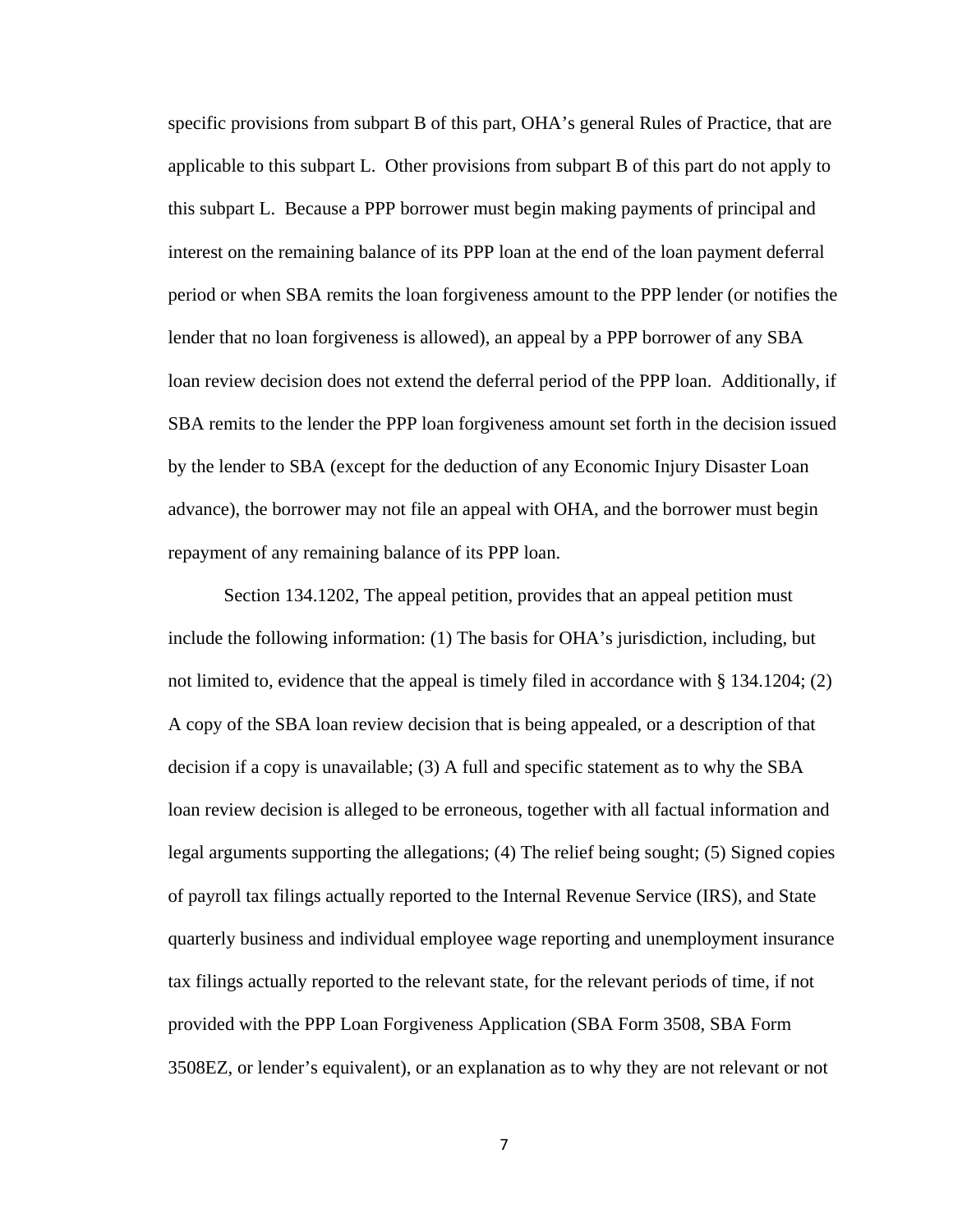available; (6) Signed copies of applicable federal tax returns actually filed with the IRS with appropriate schedules (e.g., IRS Form 1040 with Schedule C/F) documenting income for self-employed individuals or partners in a partnership, if not provided with the PPP Borrower Application Form (SBA Form 2483 or lender's equivalent), or an explanation as to why they are not relevant or not available; and (7) The name, address, telephone number, email address and signature of the appellant or its attorney. This provision is consistent with OHA's general rules of practice in subpart B, with the addition of the requirement for submission of certain financial information. SBA has determined that submission by the appellant of financial information, or an explanation as to why they are not relevant or not available, is appropriate to support SBA's efforts to assess compliance with the PPP requirements set forth in the statute, rules, and guidance. The appellant must serve a copy of the appeal petition with attachments on the Associate General Counsel for Litigation, U.S. Small Business Administration, 409 Third Street SW, Washington, DC 20416, OLITService@sba.gov. The appellant must attach to the appeal petition a signed certificate of service meeting the requirements of  $\S$  134.204(d). This section further provides that an appeal petition which does not include the above may be dismissed by the Judge and permits SBA to move for a motion for more definite statement or otherwise comply with the requirements of this section.

Section 134.1203, Standing, provides that only the borrower on a loan for which SBA has issued a final SBA loan review decision has standing to appeal the SBA loan review decision to OHA. Individual owners of a borrower and lenders do not have standing to appeal an SBA loan review decision.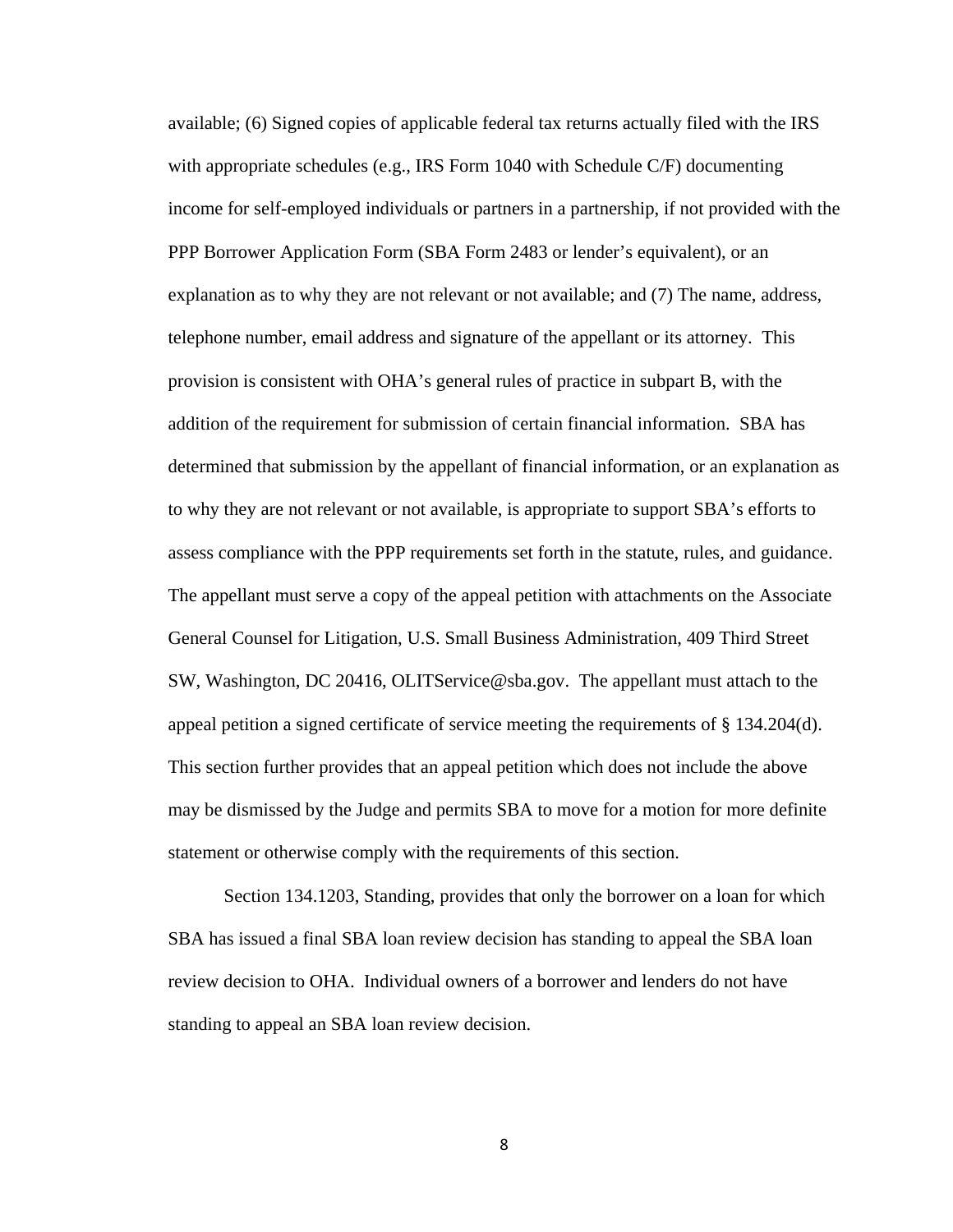Section 134.1204, Deadline for filing appeal petition, prescribes that an appeal petition must be filed within 30 calendar days after (i) the appellant's receipt of the final SBA loan review decision, or (ii) notification by the lender of the final SBA loan review decision, whichever is earlier.

Section 134.1205, Dismissal, provides that the Judge must dismiss the appeal if: (1) the appeal is beyond OHA's jurisdiction as set forth under § 134.1201; (2) the appellant lacks standing to appeal under § 134.1203; or (3) the appeal is untimely under § 134.1204, or is premature because SBA has not yet made a final SBA loan review decision. This section also provides that the Judge may dismiss the appeal if, among other things, the appeal does not, on its face, allege specific facts that if proven to be true, warrant reversal or remand of the SBA loan review decision.

Section 134.1206, Notice and order, provides that upon receipt of an appeal challenging a final SBA loan review decision, OHA will assign the matter to either an Administrative Law Judge or an Administrative Judge in accordance with § 134.218. Unless the appeal will be dismissed under § 134.1205, the Judge will issue a notice and order establishing a deadline for production of the administrative record and specifying a date for the close of record. Typically, the administrative record will be due 20 calendar days after issuance of the notice and order unless additional time is requested and granted, and the record will close 45 calendar days from the date of OHA's receipt of the appeal unless additional time is requested and granted. With this timeframe, SBA seeks to provide a timely and judicious processing of the appeal petition, while also affording additional time if, for example, the volume of appeals or other matters require additional time for compilation of the administrative record and the close of record.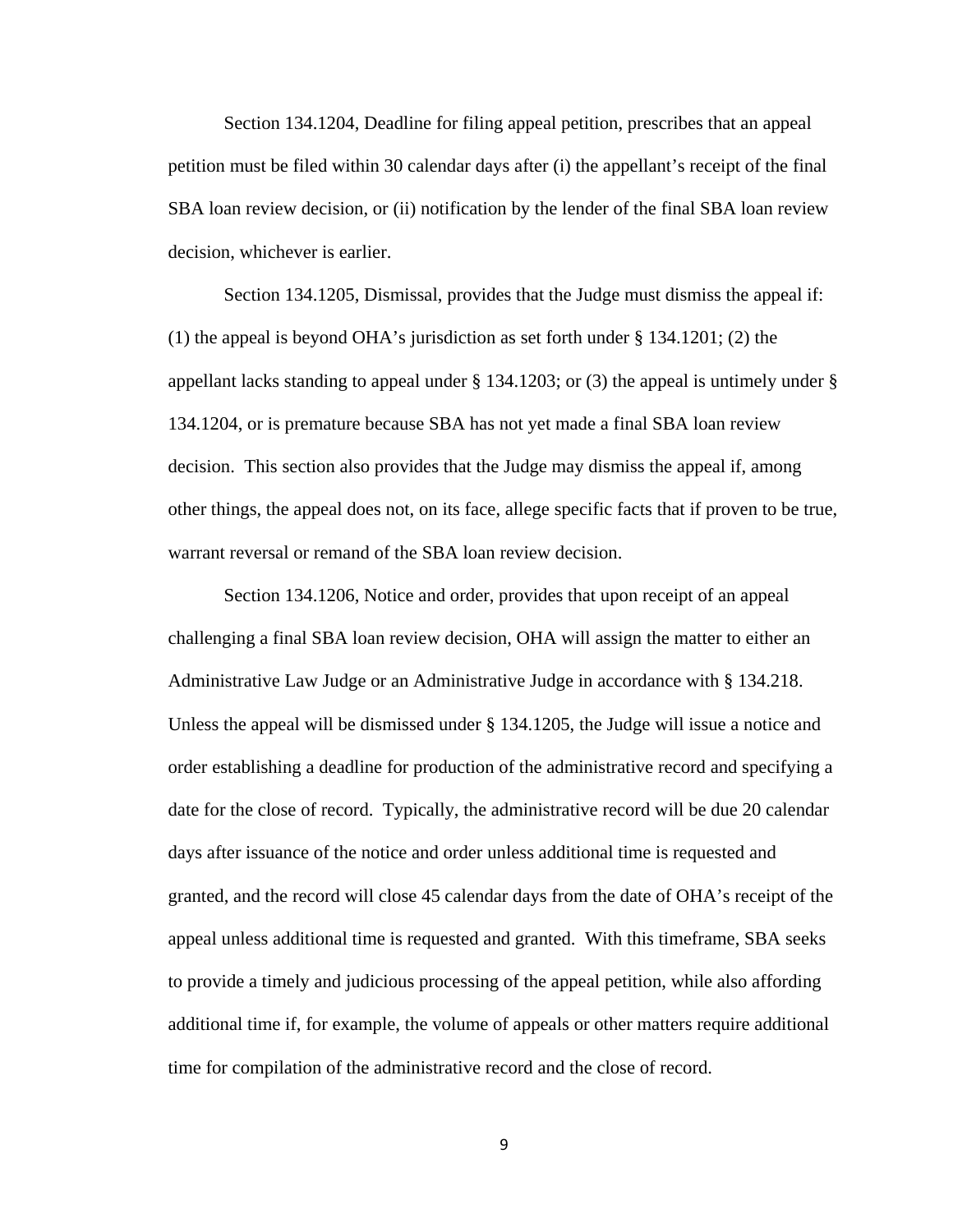Section 134.1207, The administrative record, requires that the administrative record shall include relevant documents that SBA considered in making its final decision or that were before SBA at the time of the final decision. The administrative record need not, however, contain all documents pertaining to the appellant. In addition, SBA may claim privilege as to certain materials. The administrative record must be certified and authenticated that it is, to the best of the signatory's knowledge, complete and correct. SBA will file the administrative record with OHA and serve it on appellant. This section permits the appellant to object to the absence of any document from the administrative record that the appellant believes should have been included in the administrative record. An appellant also may object to any claim that documents in the administrative record are privileged. Such objections must be filed with OHA and served on SBA no later than 10 calendar days after appellant's receipt of the administrative record. The Judge will rule upon such objections and may direct or permit that the administrative record be supplemented.

Section 134.1208, Response to an appeal petition, prescribes that only SBA may respond to an appeal and the response should set forth the relevant facts and legal arguments to the issues presented on appeal. Except for good cause shown, a response filed after the close of record established by the Judge will not be considered. SBA must file its response with OHA, and serve a copy of the response upon the appellant and upon each of the persons identified in the certificate of service attached to the appellant's appeal petition. No reply to a response will be permitted unless the Judge directs otherwise.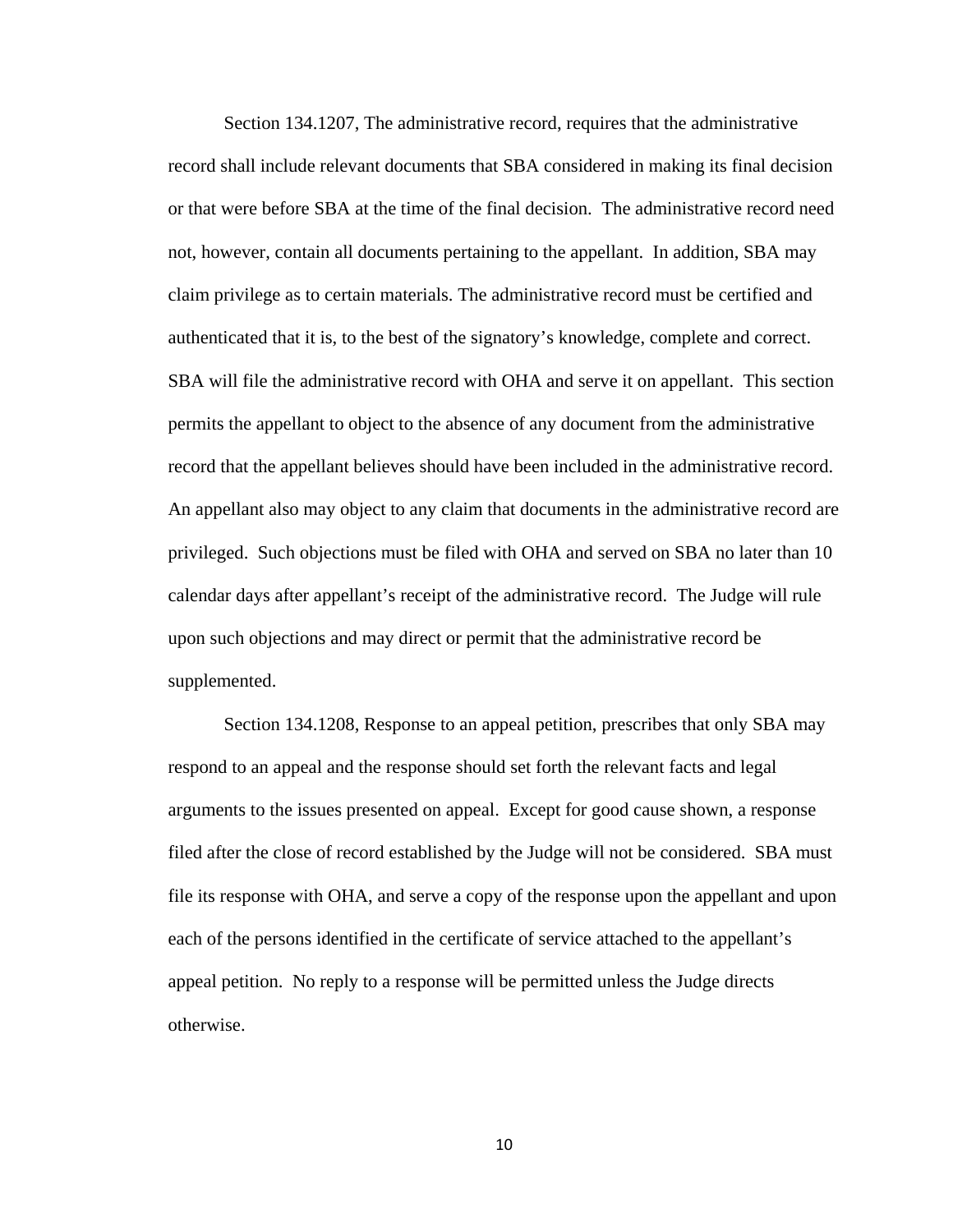Section 134.1209, Evidence beyond the record, discovery and oral hearings, provides that, generally, the Judge may not admit evidence beyond the written administrative record or permit any form of discovery. Discovery will be permitted in OHA's appellate proceedings only if the Judge determines that SBA, upon written submission, has made a showing of good cause for discovery. An oral hearing will not be held on an appeal of an SBA loan review decision, unless, following the motion of a party, or at the Judge's own initiative, the Judge orders an oral hearing upon concluding that there is a genuine dispute of material fact that cannot be resolved except by the taking of testimony and the confrontation of witnesses. SBA has determined that allowing an oral hearing under limited circumstances, and allowing discovery by SBA, only upon a showing of good cause, balances SBA's potential need for discovery since it may not have all relevant documents from appellant with the efficient use of limited resources available. If an oral hearing is ordered, the proceeding shall be conducted in accordance with §§ 134.214 and 134.222 in subpart B of this part as the Judge deems appropriate. All appeals under this subpart L will be decided solely on a review of the written administrative record, the appeal petition, response(s) filed thereto, any admitted evidence, and an oral hearing, if held.

Section 134.1210, Interlocutory appeals, provides that either party may file an interlocutory appeal of a Judge's ruling which decides an issue of privilege. Interlocutory appeals will be decided by the Administrator or a designee. An interlocutory appeal must be filed and served no later than 20 calendar days after issuance of the ruling to which the interlocutory appeal applies. A response to the interlocutory appeal must be filed 10 calendar days after the interlocutory appeal is served. The Judge may stay the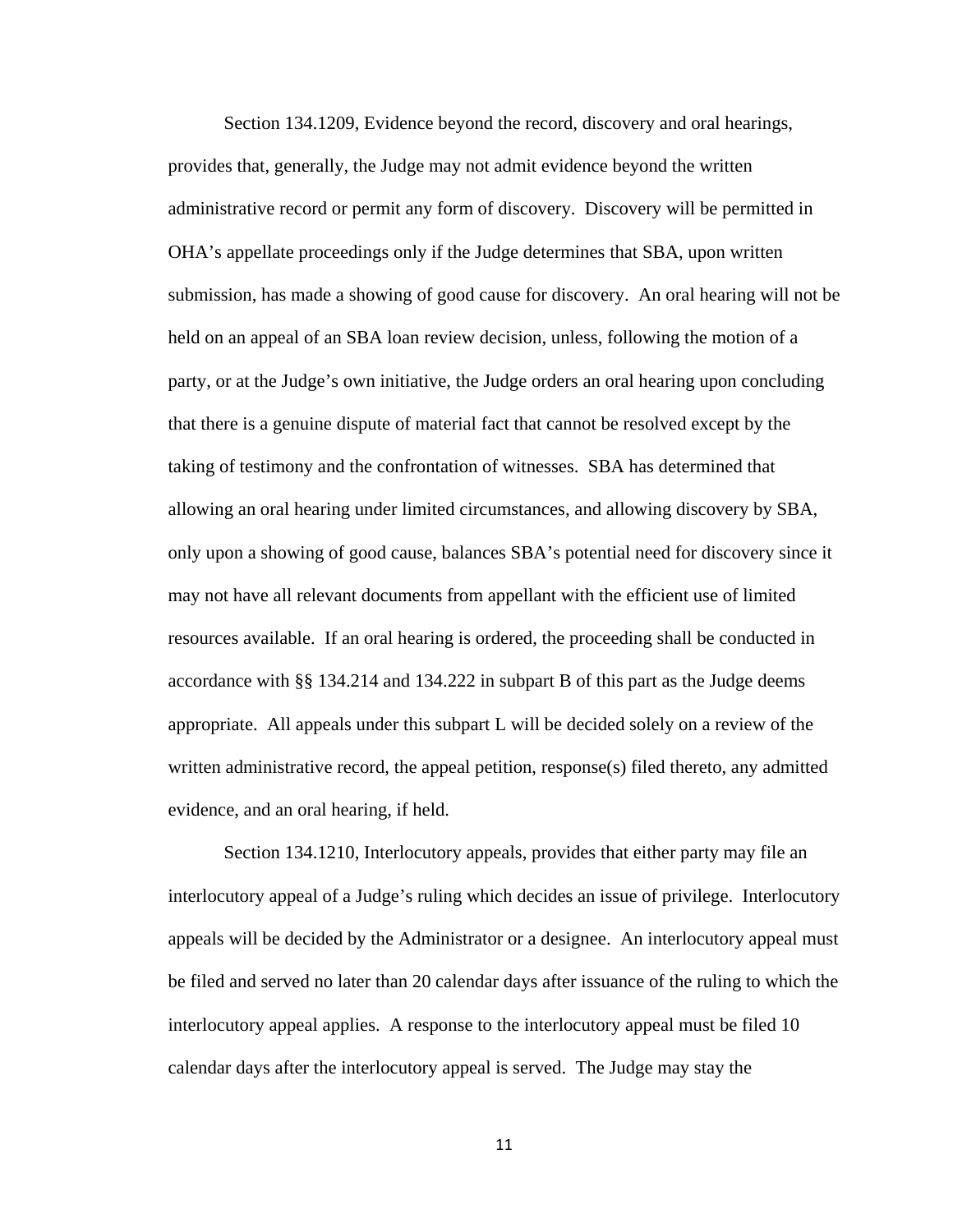proceedings before OHA, in whole or in part, as he or she deems appropriate pending resolution of the interlocutory appeal.

Section 134.1211, Alternative dispute resolution, provides that at any time during the pendency of an appeal, the parties may submit a joint motion requesting that the Judge permit the use of alternative dispute resolution to assist in resolving the matter. If the motion is granted, the Judge will also stay the proceedings before OHA, in whole or in part, as he or she deems appropriate, pending the outcome of the alternative dispute resolution. In addition, the Assistant Administrator for Hearings and Appeals (AA/OHA) or a Judge may designate another Judge or attorney assigned to OHA to serve as a neutral in alternative dispute resolution procedures. If OHA provides the neutral and the mediation fails to resolve all issues in the case, the OHA-provided neutral will not be involved in the adjudication.

Section 134.1212, Standard of review, provides that the standard of review is whether the SBA loan review decision was based on clear error of fact or law. The appellant has the burden of proof, by a preponderance of the evidence.

Section 134.1213, Decision on appeal, provides that the Judge will issue his or her decision within 45 calendar days after the close of record, as practicable. The decision will contain findings of fact and conclusions of law, the reasons for such findings and conclusions, and any relief ordered. The decision will be served on each party. The Judge's decision on the appeal is an initial decision. However, unless a request for review is filed pursuant to § 134.228(a), or a request for reconsideration is filed pursuant to paragraph (c) of § 134.1213, an initial decision shall become the final decision of SBA 30 calendar days after its service. This section allows for a request for reconsideration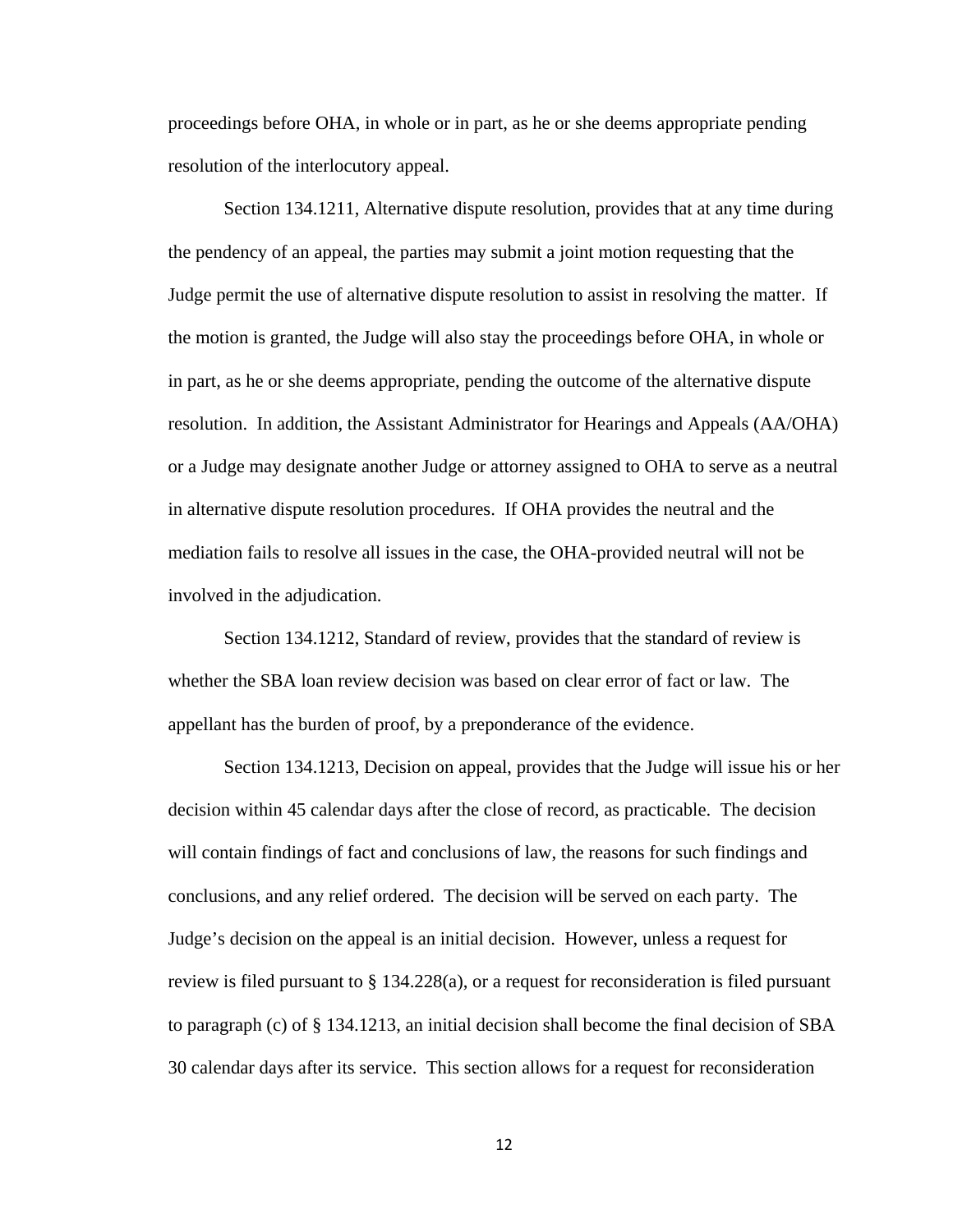pursuant to paragraph (c) of § 134.1213 by either party or by the Judge on his or her own initiative. This section also provides for the right to request review by the Administrator pursuant to  $\S 134.228(a)$ , in which case the provisions in  $\S 134.228$  will apply. If a request for review pursuant to  $\S 134.228(a)$  is filed, the decision of the Administrator is a final decision of SBA appealable to federal district court. In order for a borrower to exhaust its administrative remedies and preserve its right to seek judicial review of an SBA final decision in a federal district court, a borrower that disputes the initial decision or reconsidered initial decision must file and serve a request for review of an initial decision or reconsidered initial decision by the Administrator pursuant to § 134.228(a). If the borrower does not request review by the Administrator pursuant to  $\S 134.228(a)$ , the borrower's right to seek review in federal court is waived due to the borrower's failure to exhaust administrative remedies. This section also provides that the final OHA decision creates precedent only for appeals involving the PPP. Any OHA decision pursuant to this subpart L applies only to the PPP and does not apply to SBA's 7(a) Loan Program generally or to any interpretation or application of the regulations in part 120 or part 121 of this title. SBA has determined that this is appropriate because the PPP is governed by the CARES Act, which adds a new temporary program to SBA's 7(a) Loan Program, but does not apply to SBA's 7(a) Loan Program generally. Lastly, this section provides that, consistent with the general OHA rules of practice in subpart B of part 134, OHA decisions are normally published without redactions on OHA's website. A decision may contain confidential business and financial information or personally identifiable information where that information is either decisionally-significant or otherwise necessary for a comprehensible decision. Where no protective order is in place, a party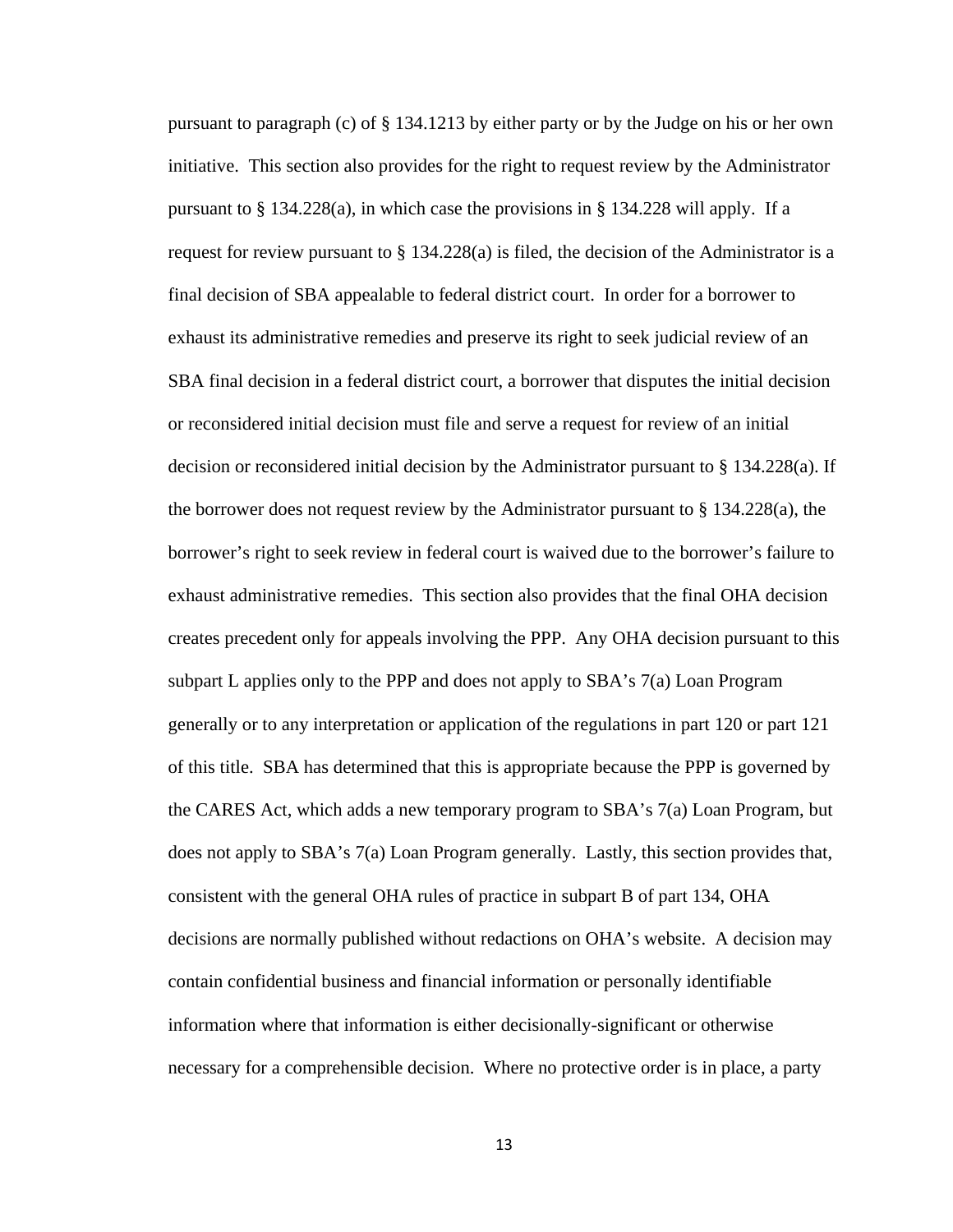may request a redacted public decision by contacting OHA. Where a protective order is in place, the Judge will usually issue the unredacted decision under the protective order and a redacted version for public release.

Section 134.1214, Effects of the decision, provides that OHA may affirm, reverse, or remand an SBA loan review decision. If remanded, OHA no longer has jurisdiction over the matter unless a new appeal is filed as a result of a new SBA loan review decision.

Section 134.1215, Equal Access to Justice Act (EAJA), provides that a prevailing appellant is not entitled to recover attorney's fees. Appeals to OHA from SBA loan review decisions under the PPP are not proceedings that are required to be conducted by an Administrative Law Judge under § 134.603.

Section 134.1216, Exhaustion of administrative remedies, provides that an appeal to OHA and request for review by the Administrator of a disputed initial decision or reconsidered initial decision are administrative remedies that must be exhausted before judicial review of an SBA loan review decision may be sought in a federal district court.

Section 134.1217, Confidential information and protective order, provides that if a filing or other submission made pursuant to an appeal in this subpart L contains confidential business and financial information; personally identifiable information; source selection sensitive information; income tax returns; documents and information covered under § 120.1060 of this title; or any other exempt information, that information is not available to the public pursuant to the Freedom of Information Act (FOIA), 5 U.S.C. 552. This provision is consistent with the general rule of practice in subpart B of this part. In addition, this section permits SBA or appellant to seek a protective order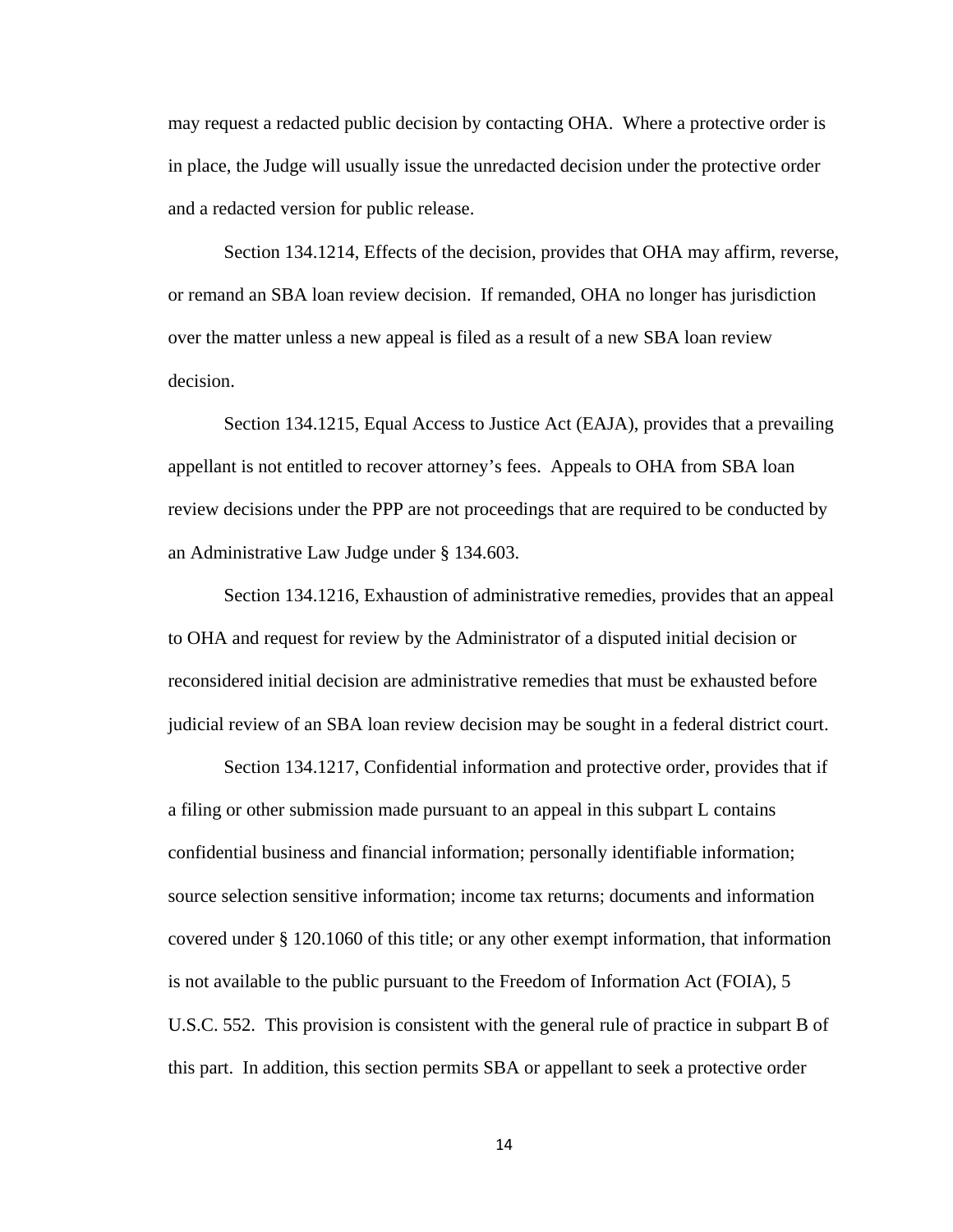over any document or information filed pursuant to an appeal in this subpart L, including any document or information exchanged in discovery if permitted in accordance with § 134.1209.

Compliance with Executive Orders 12866, 12988, 13132, 13563, and 13771, the Paperwork Reduction Act (44 U.S.C. Ch. 35), and the Regulatory Flexibility Act (5 U.S.C. 601-612).

## Executive Orders 12866, 13563, and 13771

This interim final rule is economically significant for the purposes of Executive Orders 12866 and 13563, and is considered a major rule under the Congressional Review Act. SBA, however, is proceeding under the emergency provision at Executive Order 12866 Section  $6(a)(3)(D)$  based on the need to move expeditiously to mitigate the current economic conditions arising from the COVID-19 emergency. This rule's designation under Executive Order 13771 will be informed by public comment.

#### Executive Order 12988

SBA has drafted this rule, to the extent practicable, in accordance with the standards set forth in section  $3(a)$  and  $3(b)(2)$  of Executive Order 12988, to minimize litigation, eliminate ambiguity, and reduce burden. The rule has no preemptive or retroactive effect.

#### Executive Order 13132

SBA has determined that this rule will not have substantial direct effects on the States, on the relationship between the National Government and the States, or on the distribution of power and responsibilities among the various layers of government.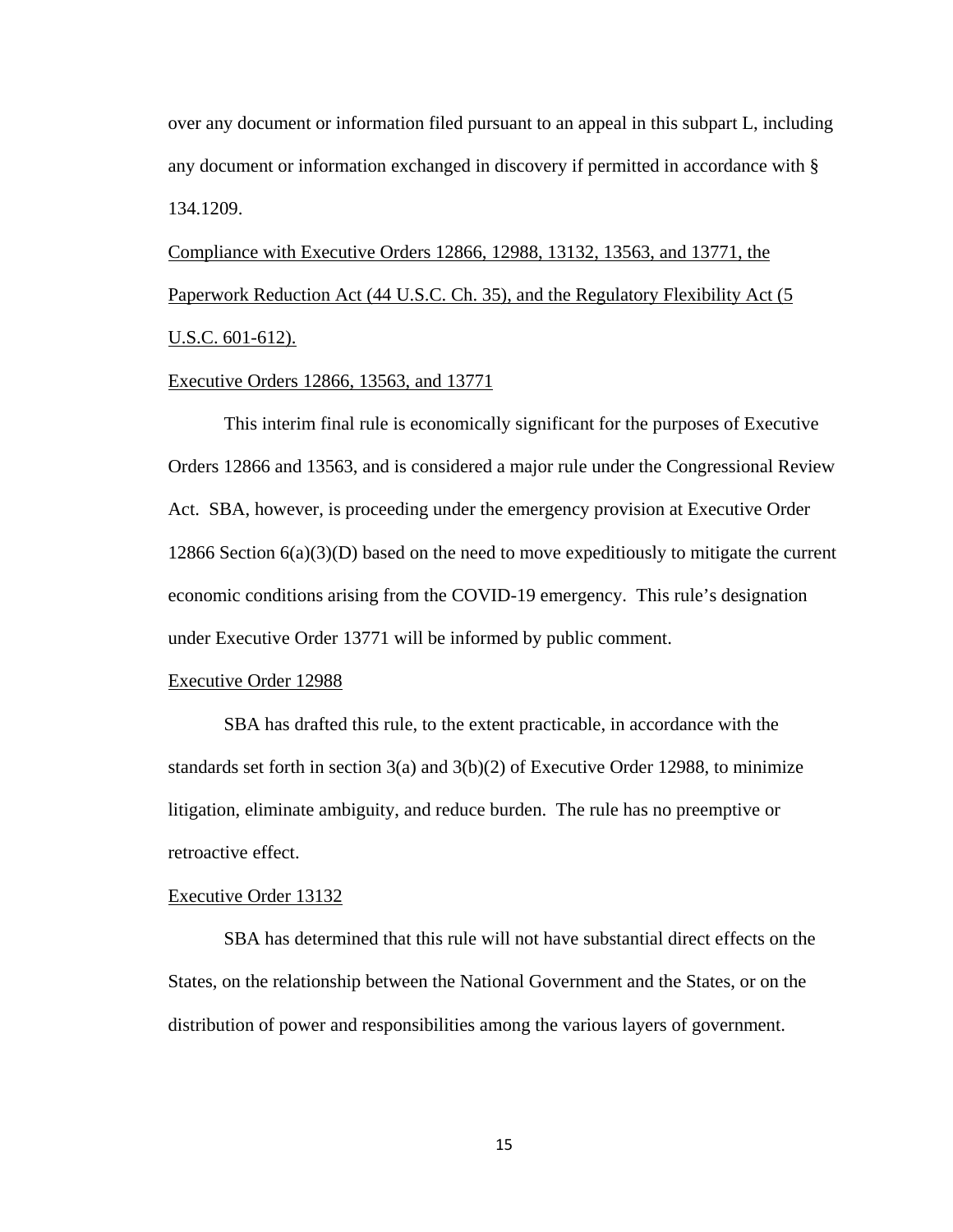Therefore, SBA has determined that this rule has no federalism implications warranting preparation of a federalism assessment.

#### Paperwork Reduction Act, 44 U.S.C. Chapter 35.

SBA has determined that this interim final rule does not impose additional reporting or recordkeeping requirements under the Paperwork Reduction Act. Regulatory Flexibility Act (RFA)

The Regulatory Flexibility Act generally requires that when an agency issues a proposed rule, or a final rule pursuant to section 553(b) of the APA or another law, the agency must prepare a regulatory flexibility analysis that meets the requirements of the RFA and publish such analysis in the *Federal Register*. 5 U.S.C. 603, 604. Specifically, the RFA normally requires agencies to describe the impact of a rulemaking on small entities by providing a regulatory impact analysis. Such analysis must address the consideration of regulatory options that would lessen the economic effect of the rule on small entities. The RFA defines a "small entity" as (1) a proprietary firm meeting the size standards of the Small Business Administration (SBA); (2) a nonprofit organization that is not dominant in its field; or (3) a small government jurisdiction with a population of less than 50,000. 5 U.S.C. 601(3)–(6). Except for such small government jurisdictions, neither State nor local governments are "small entities." Similarly, for purposes of the RFA, individual persons are not small entities. The requirement to conduct a regulatory impact analysis does not apply if the head of the agency "certifies that the rule will not, if promulgated, have a significant economic impact on a substantial number of small entities." 5 U.S.C. 605(b). The agency must, however, publish the certification in the *Federal Register* at the time of publication of the rule, "along with a statement providing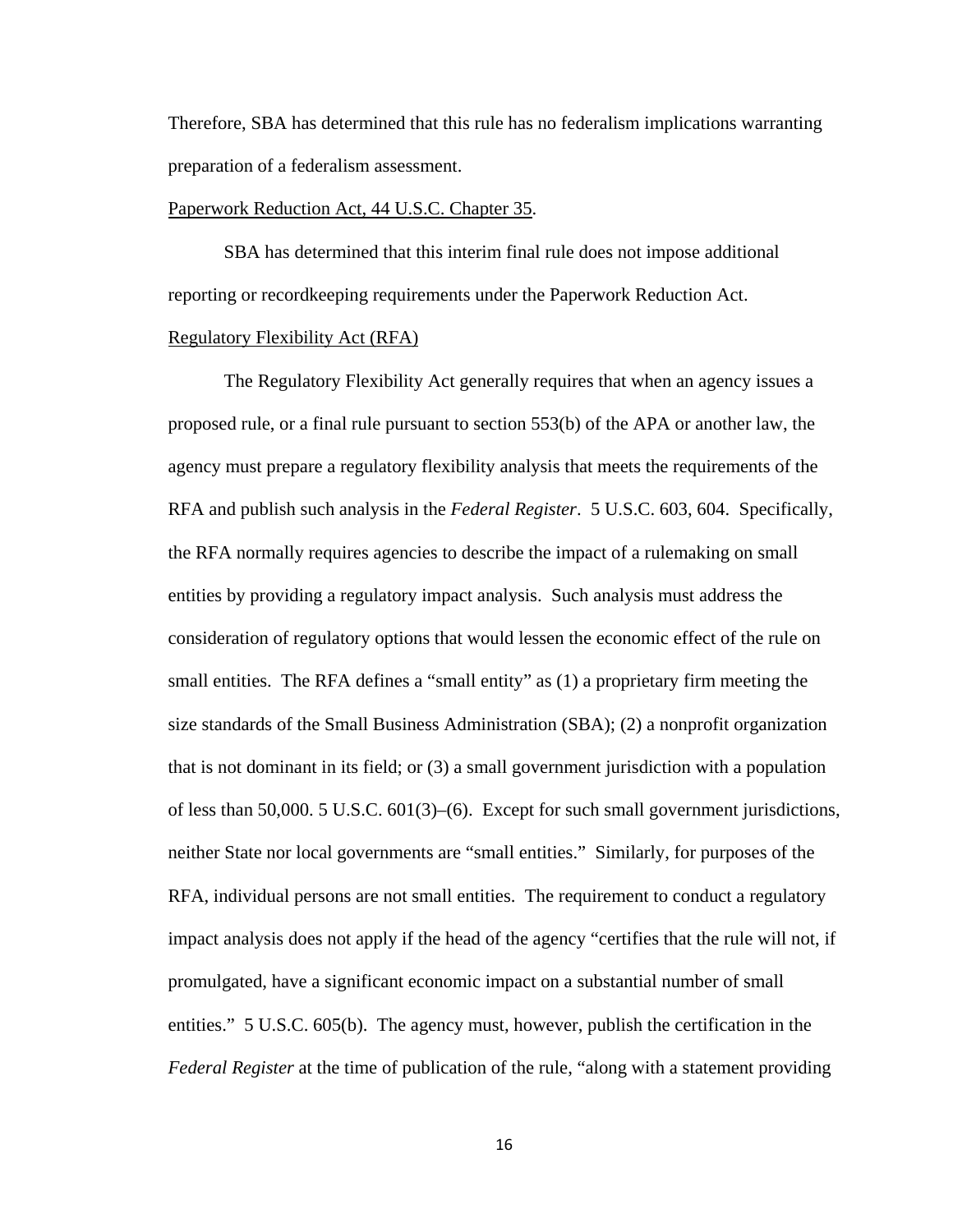the factual basis for such certification." If the agency head has not waived the requirements for a regulatory flexibility analysis in accordance with the RFA's waiver provision, and no other RFA exception applies, the agency must prepare the regulatory flexibility analysis and publish it in the *Federal Register* at the time of promulgation or, if the rule is promulgated in response to an emergency that makes timely compliance impracticable, within 180 days of publication of the final rule. 5 U.S.C. 604(a), 608(b). Rules that are exempt from notice and comment are also exempt from the RFA requirements, including conducting a regulatory flexibility analysis, when among other things the agency for good cause finds that notice and public procedure are impracticable, unnecessary, or contrary to the public interest. SBA Office of Advocacy guide: How to Comply with the Regulatory Flexibility Act, Ch.1. p.9. Accordingly, SBA is not required to conduct a regulatory flexibility analysis.

# List of Subjects in 13 CFR Part 134

Administrative practice and procedure, Claims, Equal access to justice, Lawyers, Organization and function (Government agencies).

For the reasons stated in the preamble, the Small Business Administration amends 13 CFR part 134 as set forth below:

# **PART 134—RULES OF PROCEDURE GOVERNING CASES BEFORE THE OFFICE OF HEARINGS AND APPEALS**

1. The authority citation for part 134 is revised to read as follows:

Authority: 5 U.S.C. 504; 15 U.S.C. 632, 634(b)(6), 634(i), 637(a), 648(l), 656(i), 657t and 687(c); 38 U.S.C. 8127(f); E.O. 12549, 51 FR 6370, 3 CFR, 1986 Comp., p. 189.

Subpart J issued under 38 U.S.C. 8127(f)(8)(B). Subpart K issued under 38 U.S.C. 8127(f)(8)(A).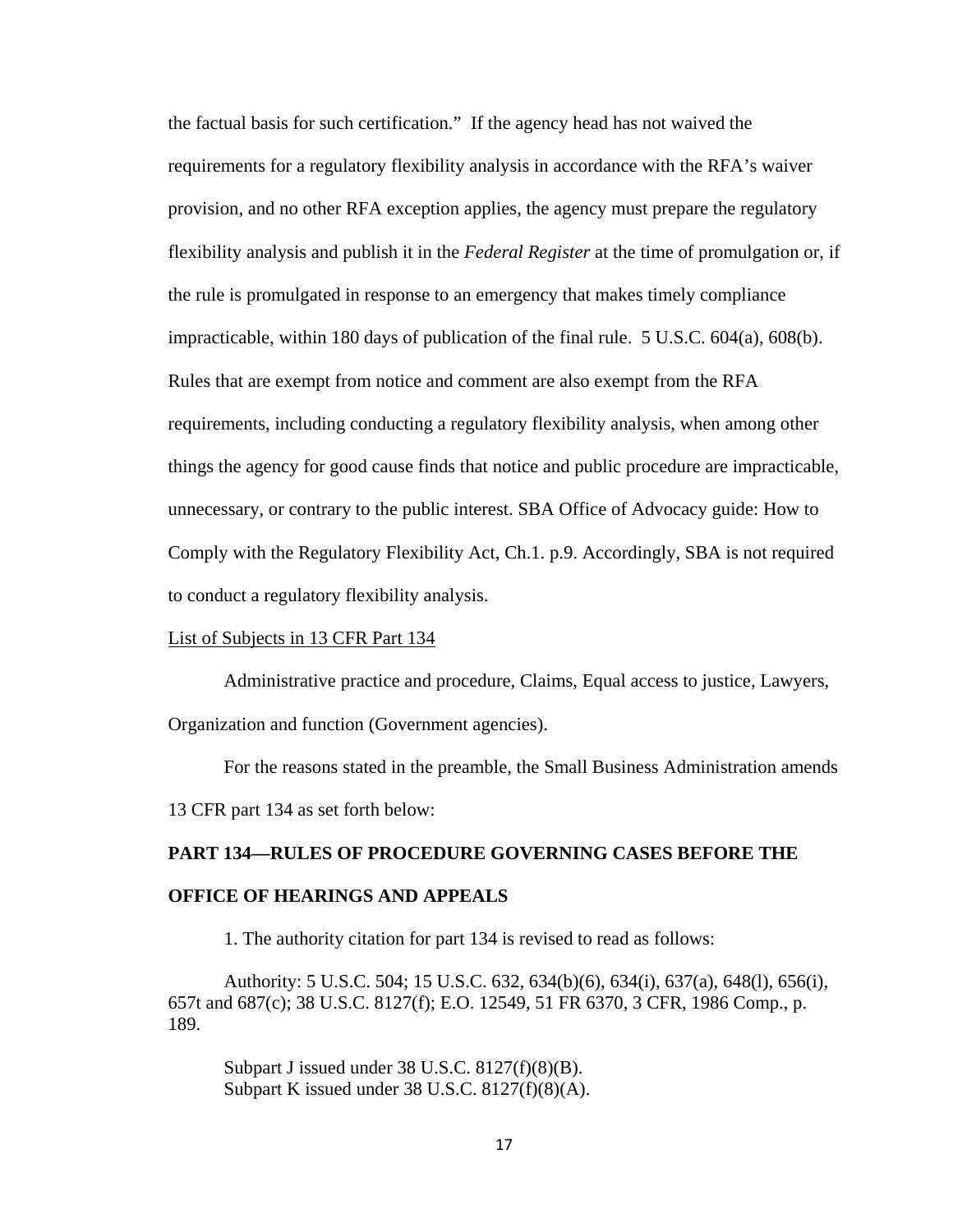Subpart L issued under 15 U.S.C. 636(a)(36); Pub. L. 116-136; Pub. L. 116-139; 116-142; 116-147.

2. Amend § 134.102 by:

a. Removing the word "and" at the end of paragraph (u);

b. Removing the period at the end of paragraph (v) and adding the text "; and" in

its place; and

c. Adding paragraph (w) to read as follows:

# § 134.102 Jurisdiction of OHA.

\* \* \* \* \*

(w) Appeals of certain SBA loan review decisions as defined in 13 CFR

134.1201.

3. Add subpart L to read as follows:

Subpart L—Rules of Practice for Appeals of Certain SBA Loan Review Decisions Under

# the Paycheck Protection Program

| Sec. |          |
|------|----------|
|      | 134.1201 |

- 134.1202 The appeal petition.
- 134.1203 Standing.
- 134.1204 Deadline for filing appeal petition.

Scope of rules in this subpart L.

- 134.1205 Dismissal.
- 134.1206 Notice and order.
- 134.1207 The administrative record.
- 134.1208 Response to an appeal petition.
- 134.1209 Evidence beyond the record, discovery and oral hearings.
- 134.1210 Interlocutory appeals.
- 134.1211 Alternative dispute resolution procedures.
- 134.1212 Standard of review.
- 134.1213 Decision on appeal.
- 134.1214 Effects of the decision.
- 134.1215 Equal Access to Justice Act (EAJA).
- 134.1216 Exhaustion of administrative remedies.
- 134.1217 Confidential information and protective order.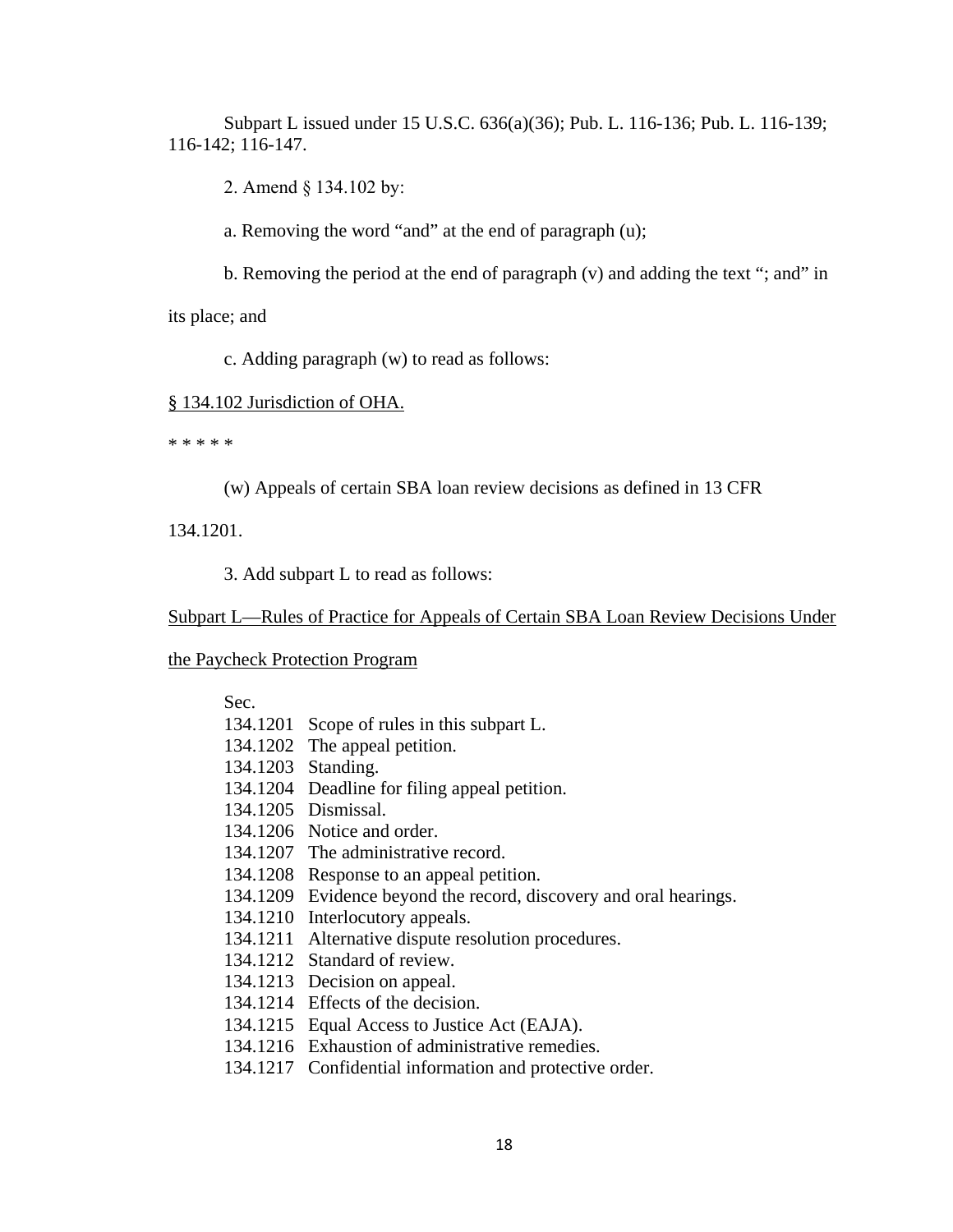Authority: 15 U.S.C. 636(a)(36); Pub. L. 116-136; Pub. L. 116-139; Pub. L. 116- 142; Pub. L. 116-147

§ 134.1201 Scope of the rules in this subpart L.

(a) The rules of practice in this subpart L apply to appeals to OHA from certain SBA loan review decisions under the Paycheck Protection Program (PPP) as described in paragraph (b) below, and to any other PPP matter referred to OHA by the Administrator of SBA. The PPP was established as a temporary program under section 1102 of the Coronavirus Aid, Relief, and Economic Security Act (CARES Act) (Pub. L. 116-136).

(b) A final SBA loan review decision that is appealable under this subpart L is an official written decision by SBA, after SBA completes a review of a PPP loan, that finds a borrower:

(1) Was ineligible for a PPP loan;

(2) Was ineligible for the PPP loan amount received or used the PPP loan proceeds for unauthorized uses;

(3) Is ineligible for PPP loan forgiveness in the amount determined by the lender in its full approval or partial approval decision issued to SBA (except for the deduction of any Economic Injury Disaster Loan advance in accordance with section 1110(e)(6) of the CARES Act); and/or

(4) Is ineligible for PPP loan forgiveness in any amount when the lender has issued a full denial decision to SBA.

(c) A borrower cannot file an OHA appeal of any decision made by a lender concerning a PPP loan.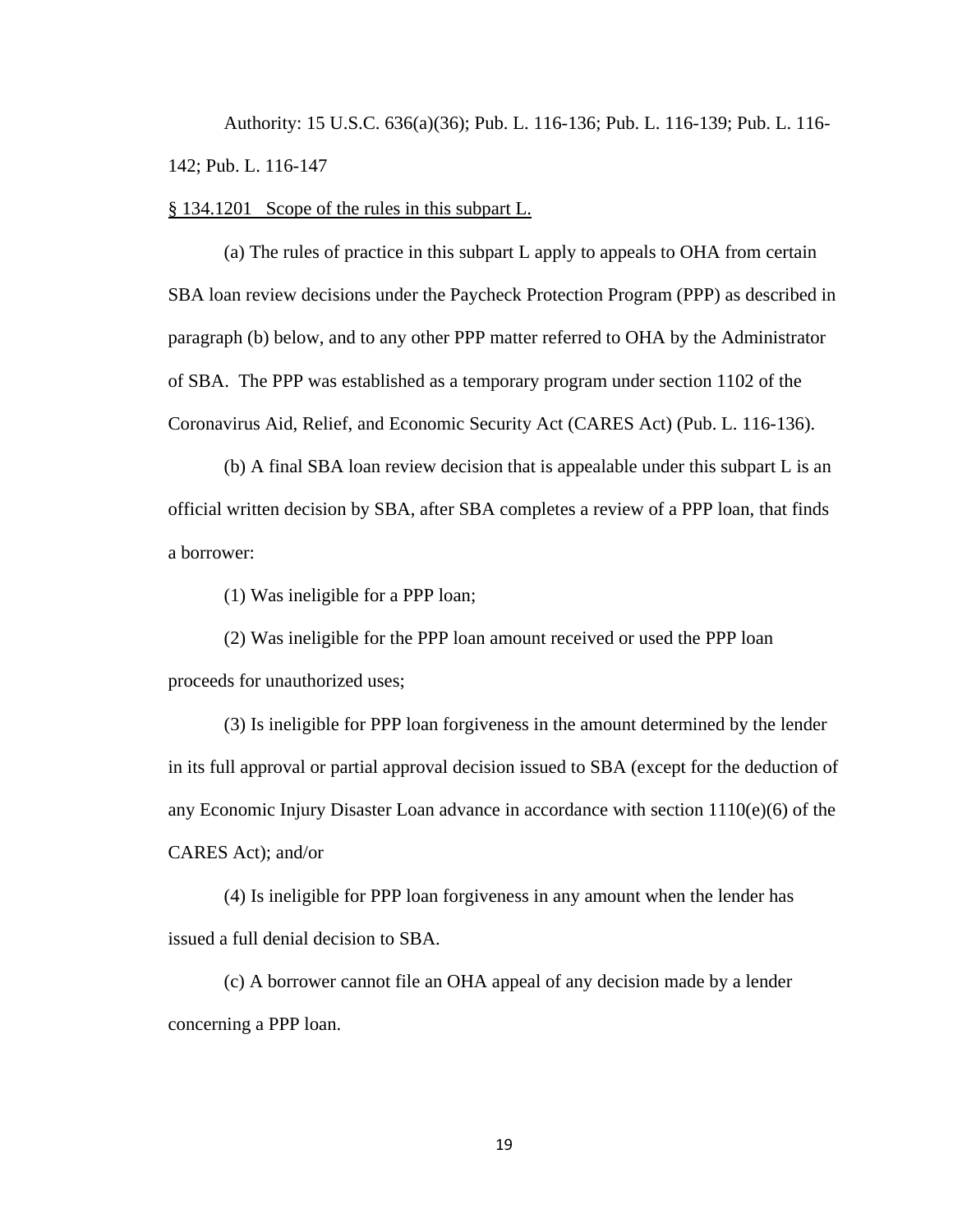(d) Any determination by SBA's Office of Inspector General concerning a PPP loan is not appealable to OHA.

(e) This subpart L does not create any right to appeal any SBA decision on any 7(a) loans other than PPP loans.

(f) The Rules of Practice for Appeals From Size Determinations and NAICS Code Designations in subpart C of this part do not apply to appeals of SBA loan review decisions or to the PPP.

(g) In addition to the subpart B provisions specifically referenced in this subpart L, the following regulations from subpart B also apply to this subpart L: 13 CFR 134.207 through 134.209, 134.211, 134.212, and 134.217 through 134.221.

# § 134.1202 The appeal petition.

(a) *Contents.* The appeal petition must include the following information:

(1) The basis for OHA's jurisdiction, including, but not limited to, evidence that the appeal is timely filed in accordance with § 134.1204;

(2) A copy of the SBA loan review decision that is being appealed, or a description of that decision if a copy is unavailable;

(3) A full and specific statement as to why the SBA loan review decision is alleged to be erroneous, together with all factual information and legal arguments supporting the allegations;

(4) The relief being sought;

(5) Signed copies of payroll tax filings actually filed with the Internal Revenue Service (IRS), and State quarterly business and individual employee wage reporting and unemployment insurance tax filings actually reported to the relevant state, for the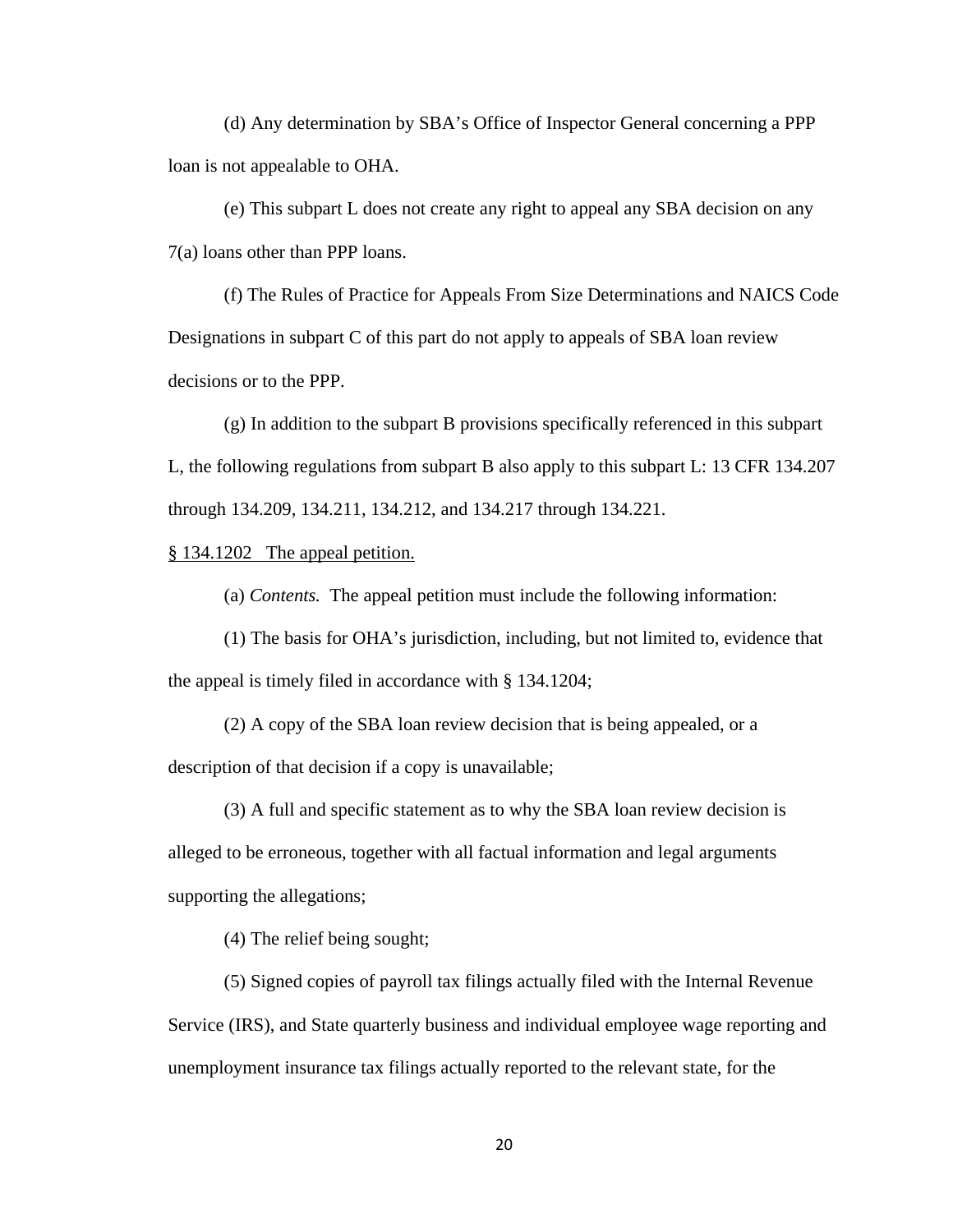relevant periods of time, if not provided with the PPP Loan Forgiveness Application (SBA Form 3508, SBA Form 3508EZ, or lender's equivalent), or an explanation as to why they are not relevant or not available;

(6) Signed copies of applicable federal tax returns actually filed with the IRS with appropriate schedules (e.g., IRS Form 1040 with Schedule C/F) documenting income for self-employed individuals or partners in a partnership, if not provided with the PPP Borrower Application Form (SBA Form 2483 or lender's equivalent), or an explanation as to why they are not relevant or not available; and

(7) The name, address, telephone number, email address and signature of the appellant or its attorney.

(b) *Format*. The maximum length of an appeal petition (not including attachments) is 20 pages, unless leave is sought by the appellant and granted by the Judge. A table of authorities is required only for petitions citing more than twenty cases, regulations, or statutes.

(c) *Service of the appeal petition.* In addition to filing an appeal with OHA in accordance with § 134.204(b), the appellant must serve a copy of the appeal petition with attachments on the Associate General Counsel for Litigation, U.S. Small Business Administration, 409 Third Street SW, Washington, DC 20416, OLITService@sba.gov.

(d) *Certificate of service.* The appellant must attach to the appeal petition a signed certificate of service meeting the requirements of § 134.204(d).

(e) *Dismissal*. An appeal petition which does not contain all of the information required by paragraphs (a) through (d) of this section may be dismissed, with or without prejudice, at the Judge's own initiative, or upon motion of SBA.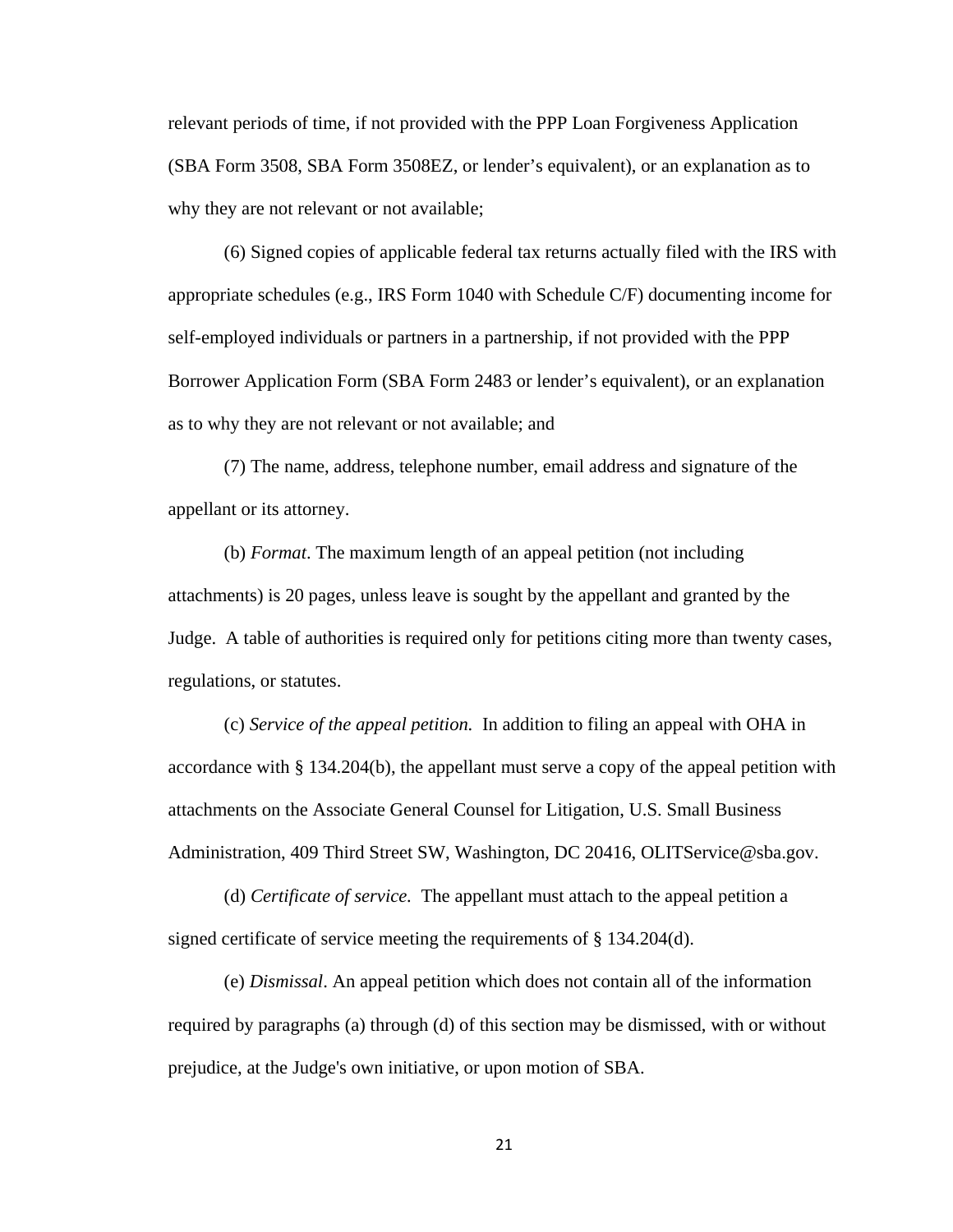(f) *Motion for more definite statement.* SBA may, not later than five days after receiving an appeal petition, move for an order to the appellant to provide a more definite appeal petition or otherwise comply with this section. A Judge may order a more definite appeal petition on his or her own initiative.

(1) A motion for a more definite appeal petition stays SBA's time for filing a response. The Judge will establish the time for filing and serving a response and will extend the close of the record as appropriate.

(2) If the appellant does not comply with the Judge's order to provide a more definite appeal petition or otherwise fails to comply with applicable regulations, the Judge may dismiss the petition with prejudice.

(g) *Calculation of a deadline when the time period is given in days.* Do not count the day the time period begins, but do count the last day of the time period. If the last day is Saturday, Sunday, or a Federal holiday, the time period ends on the next business day. § 134.1203 Standing.

Only the borrower on a loan for which SBA has issued a final SBA loan review

decision has standing to appeal the SBA loan review decision to OHA.

# § 134.1204 Deadline for filing appeal petition.

An appeal petition must be filed with OHA within 30 calendar days after (i) the appellant's receipt of the final SBA loan review decision, or (ii) notification by the lender of the final SBA loan review decision, whichever is earlier.

# § 134.1205 Dismissal.

(a) The Judge must dismiss the appeal if:

(1) The appeal is beyond OHA's jurisdiction as set forth under § 134.1201;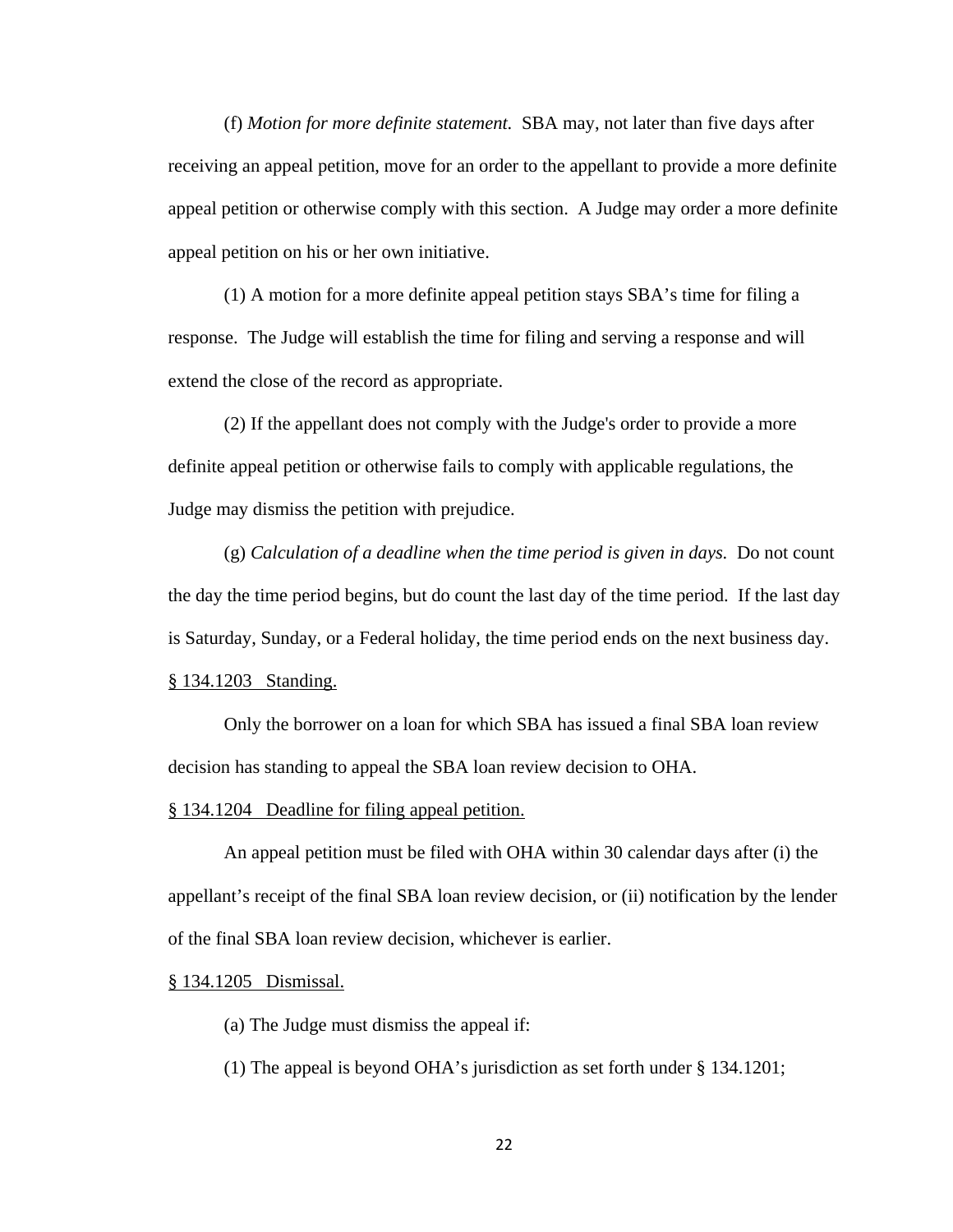(2) The appellant lacks standing to appeal under § 134.1203; or

(3) The appeal is untimely under § 134.1204, or is premature because SBA has not yet made a final SBA loan review decision.

(b) The Judge may dismiss the appeal in accordance with  $\S 134.1202(e)$  or (f)(2), or if the appeal does not, on its face, allege specific facts that if proven to be true, warrant reversal or remand of the SBA loan review decision.

#### § 134.1206 Notice and order.

Upon receipt of an appeal challenging a final SBA loan review decision, OHA will assign the matter to either an Administrative Law Judge or an Administrative Judge in accordance with § 134.218. Unless the appeal is dismissed under § 134.1205, the Judge will issue a notice and order establishing a deadline for production of the administrative record and specifying a date for the close of record. The notice and order will be served upon all known parties (or their attorneys). Typically, the administrative record will be due 20 calendar days after issuance of the notice and order unless additional time is requested and granted, and the record will close 45 calendar days from the date of OHA's receipt of the appeal unless additional time is requested and granted. § 134.1207 The administrative record.

(a) *Contents.* The administrative record shall include relevant documents that SBA considered in making its final decision or that were before SBA at the time of the final decision. The administrative record need not, however, contain all documents pertaining to the appellant. In addition, SBA may claim privilege as to certain materials. The administrative record must be certified and authenticated that it is, to the best of the signatory's knowledge, complete and correct.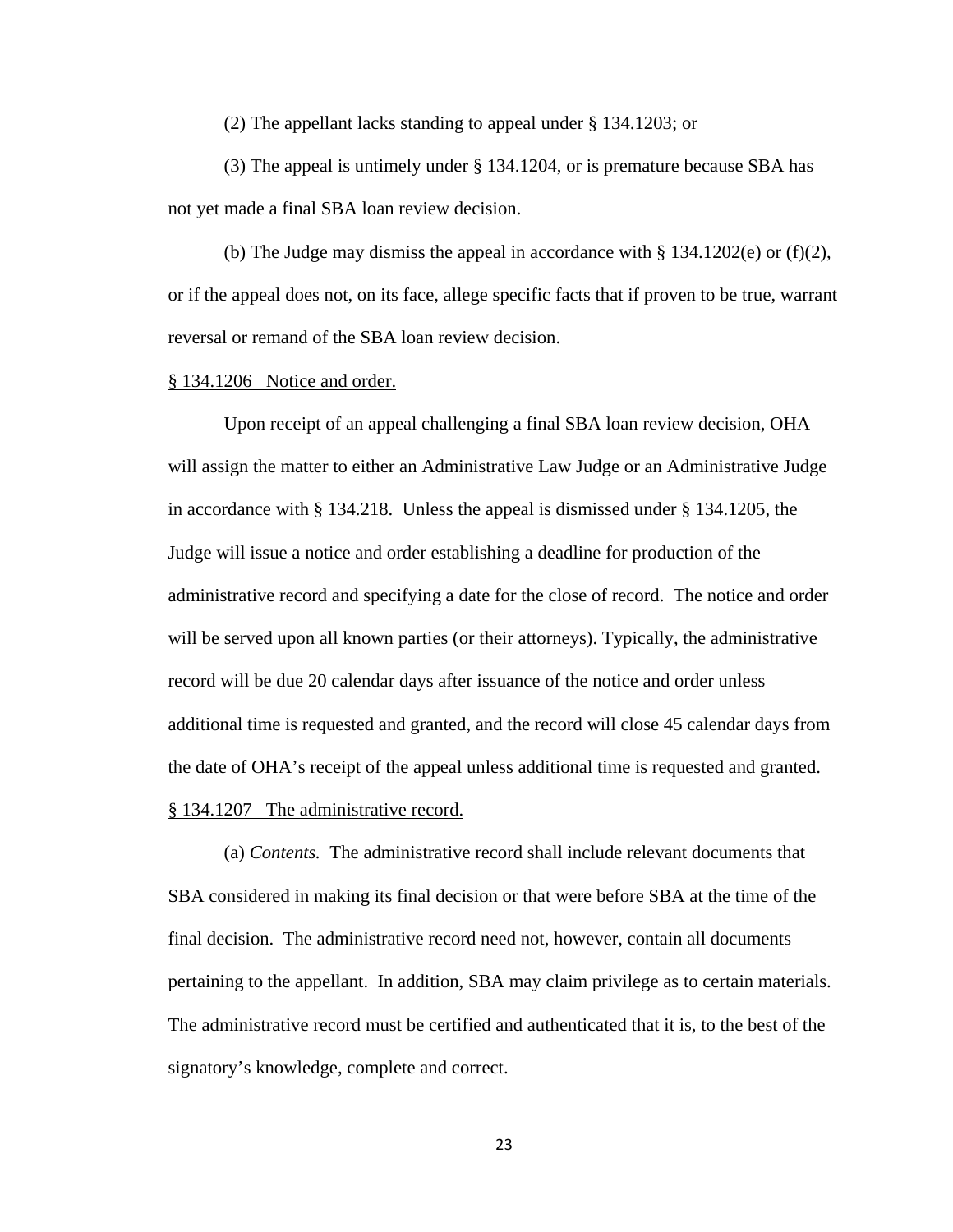(b) *Filing.* SBA will file the administrative record with OHA and serve it on appellant.

(c) *Objection.* The appellant may object to the absence of any document from the administrative record that the appellant believes should have been included in the administrative record. An appellant also may object to any claim that documents in the administrative record are privileged. Such objections must be filed with OHA and served on SBA no later than 10 calendar days after the appellant's receipt of the administrative record. The Judge will rule upon such objections and may direct or permit that the administrative record be supplemented.

# § 134.1208 Response to an appeal petition.

(a) *Who may respond.* Only SBA may respond to an appeal. The response should set forth the relevant facts and legal arguments to the issues presented on appeal.

(b) *Time limit.* Except for good cause shown, a response filed after the close of record established by the Judge will not be considered.

(c) *Service.* The SBA must file its response with OHA, and serve a copy of the response upon the appellant and upon each of the persons identified in the certificate of service attached to the appeal petition pursuant to § 134.1202(d).

(d) *Reply to a response.* No reply to a response will be permitted unless the Judge directs otherwise.

§ 134.1209 Evidence beyond the record, discovery and oral hearings.

(a) *General Rule.* Generally, the Judge may not admit evidence beyond the written administrative record or permit any form of discovery.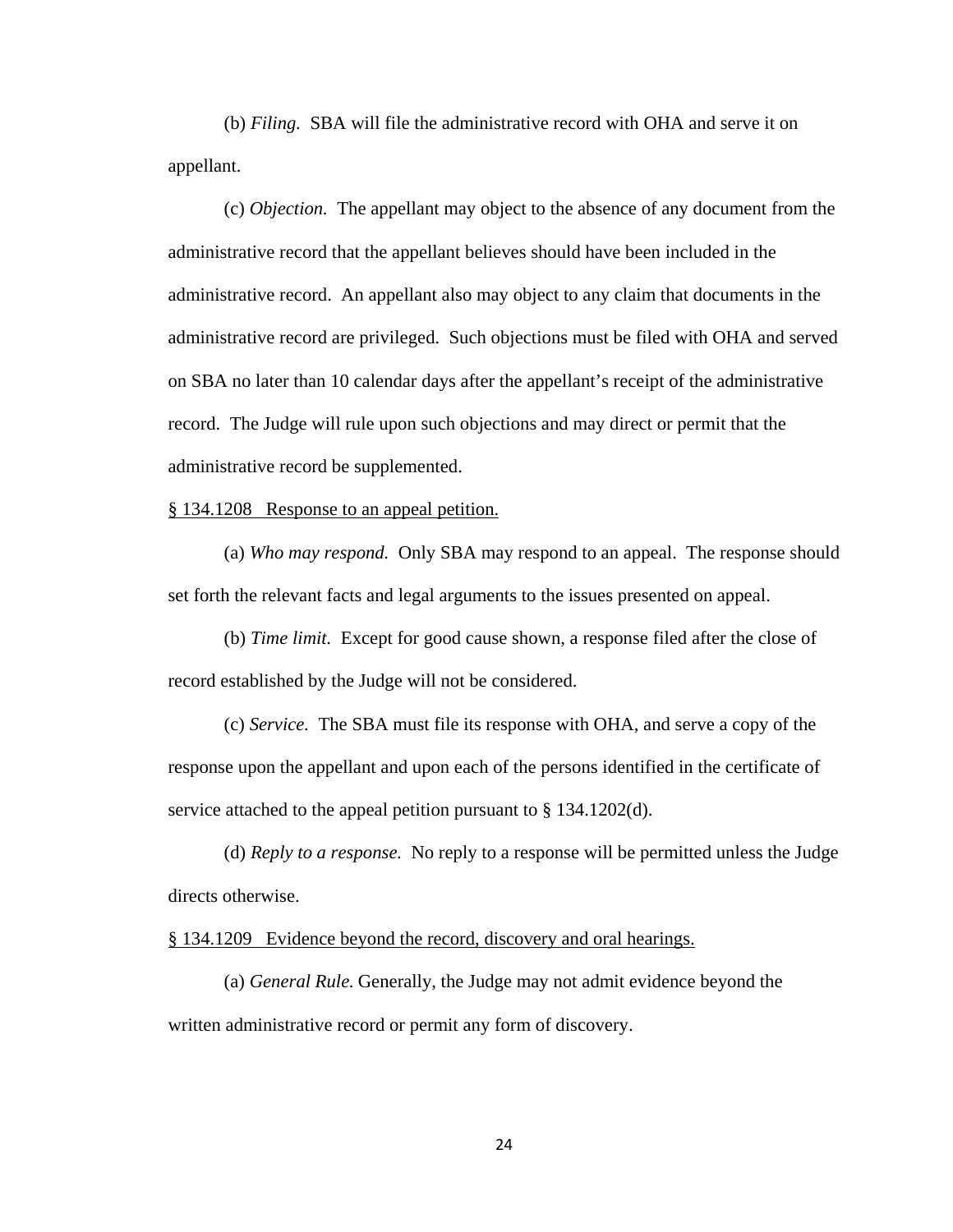(b) *Discovery.* Discovery will be permitted only if the Judge determines that SBA, upon written submission, has made a showing of good cause for discovery.

(c) *Oral hearings.* Oral hearings will not be held on an appeal of an SBA loan review decision, unless, following the motion of a party, or at the Judge's own initiative, the Judge orders an oral hearing upon concluding that there is a genuine dispute of material fact that cannot be resolved except by the taking of testimony and the confrontation of witnesses. If an oral hearing is ordered, the proceeding shall be conducted in accordance with §§ 134.214 and 134.222 in subpart B of this part as the Judge deems appropriate.

(d) *The record.* All appeals under this subpart L will be decided solely on a review of the written administrative record, the appeal petition, and response(s) filed thereto, any admitted evidence, and an oral hearing, if held.

# § 134.1210 Interlocutory appeals.

(a) *General.* Either party may file an interlocutory appeal of a Judge's ruling which decides an issue of privilege. Interlocutory appeals will be decided by the Administrator of SBA or a designee.

(b) *Procedures.* An interlocutory appeal must be filed and served no later than 20 calendar days after issuance of the ruling to which the interlocutory appeal applies. A response to the interlocutory appeal must be filed 10 calendar days after the interlocutory appeal is served. The Judge may stay the proceedings before OHA, in whole or in part, as he or she deems appropriate pending resolution of the interlocutory appeal.

# § 134.1211 Alternative dispute resolution.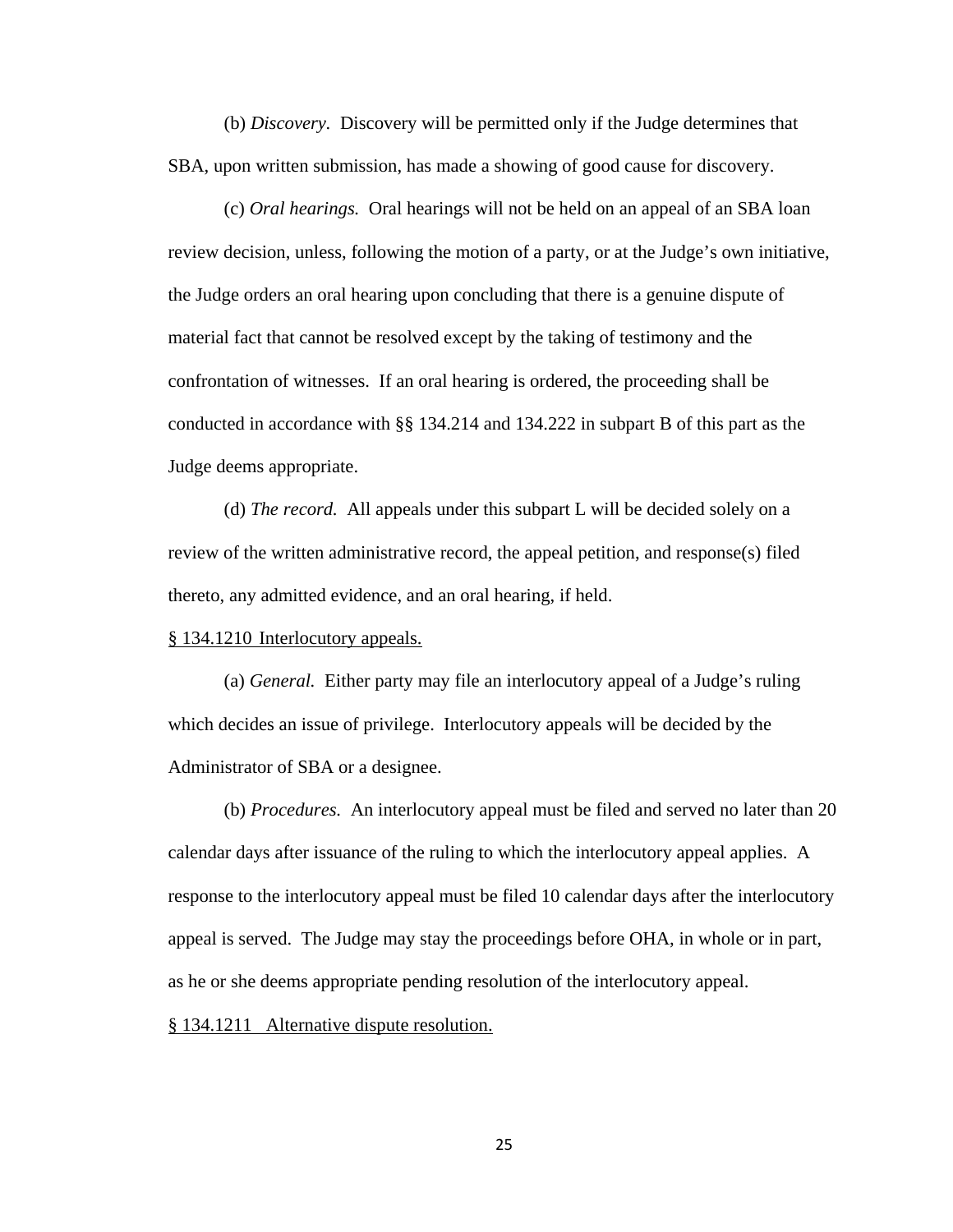(a) *Joint Motion.* At any time during the pendency of an appeal, the parties may submit a joint motion requesting that the Judge permit the use of alternative dispute resolution to assist in resolving the matter.

(b) *Procedures.* If the motion is granted, the Judge will also stay the proceedings before OHA, in whole or in part, as he or she deems appropriate, pending the outcome of the alternative dispute resolution. In addition, the AA/OHA or a Judge may designate another Judge or attorney assigned to OHA to serve as a neutral in alternative dispute resolution procedures. If OHA provides the neutral and the mediation fails to resolve all issues in the case, the OHA-provided neutral will not be involved in the adjudication.

## § 134.1212 Standard of review.

The standard of review is whether the SBA loan review decision was based on clear error of fact or law. The appellant has the burden of proof, by a preponderance of the evidence.

### § 134.1213 Decision on appeal.

(a) *Time Limits and Contents.* The Judge will issue his or her decision within 45 calendar days after the close of record, as practicable. The decision will contain findings of fact and conclusions of law, the reasons for such findings and conclusions, and any relief ordered. The decision will be served on each party.

(b) *Initial Decision.* The Judge's decision on the appeal is an initial decision. However, unless a request for review is filed pursuant to § 134.228(a), or a request for reconsideration is filed pursuant to paragraph (c) of this section, an initial decision shall become the final decision of SBA 30 calendar days after its service. The final OHA decision creates precedent only for appeals involving the PPP. Any OHA decision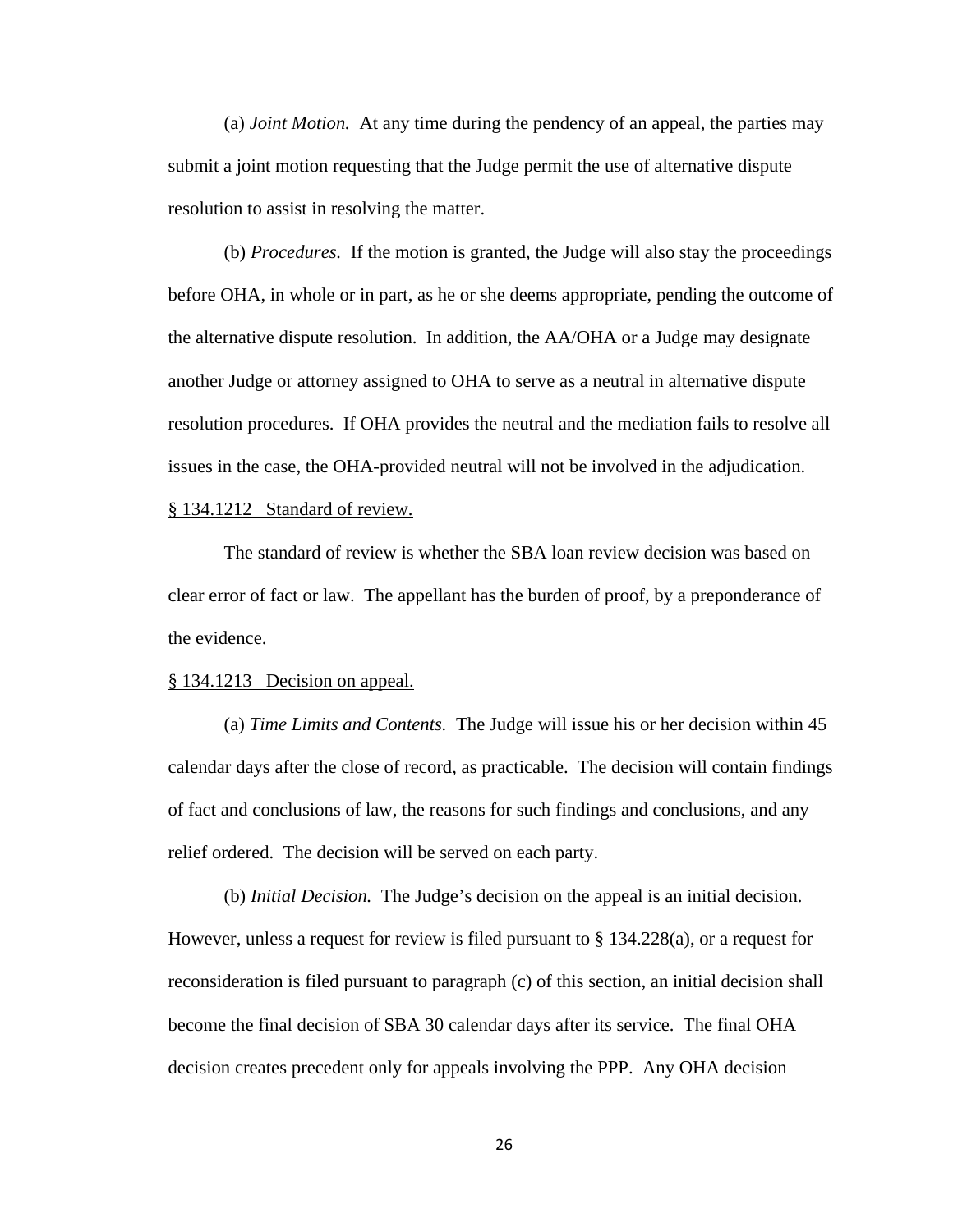pursuant to this subpart L applies only to the PPP and does not apply to SBA's 7(a) Loan Program generally or to any interpretation or application of the regulations in part 120 or part 121 of this title.

(c) *Reconsideration.* An initial decision of the Judge may be reconsidered. Either SBA or the appellant may request reconsideration by filing with the Judge and serving a petition for reconsideration within 10 calendar days after service of the written decision. The request for reconsideration must clearly show an error of fact or law material to the decision. The Judge may also reconsider a decision on his or her own initiative within 20 calendar days after service of the written decision.

(d) *Request for Review.* Within 30 calendar days after the service of an initial decision or a reconsidered initial decision of a Judge, any party, or SBA's Office of General Counsel, may file and serve a request for review by the Administrator pursuant to § 134.228(a). In order for a borrower to exhaust its administrative remedies and preserve its right to seek judicial review of an SBA final decision in a federal district court, a borrower that disputes an initial decision or reconsidered initial decision must file and serve a request for review of the initial decision or reconsidered initial decision by the Administrator pursuant to  $\S 134.228(a)$ . If a request for review is filed pursuant to  $\S$  $134.228(a)$ , the provisions in § 134.228 will apply.

(e) *Publication.* OHA decisions are normally published without redactions on OHA's website. A decision may contain confidential business and financial information or personally identifiable information where that information is either decisionallysignificant or otherwise necessary for a comprehensible decision. Where no protective order is in place, a party may request a redacted public decision by contacting OHA.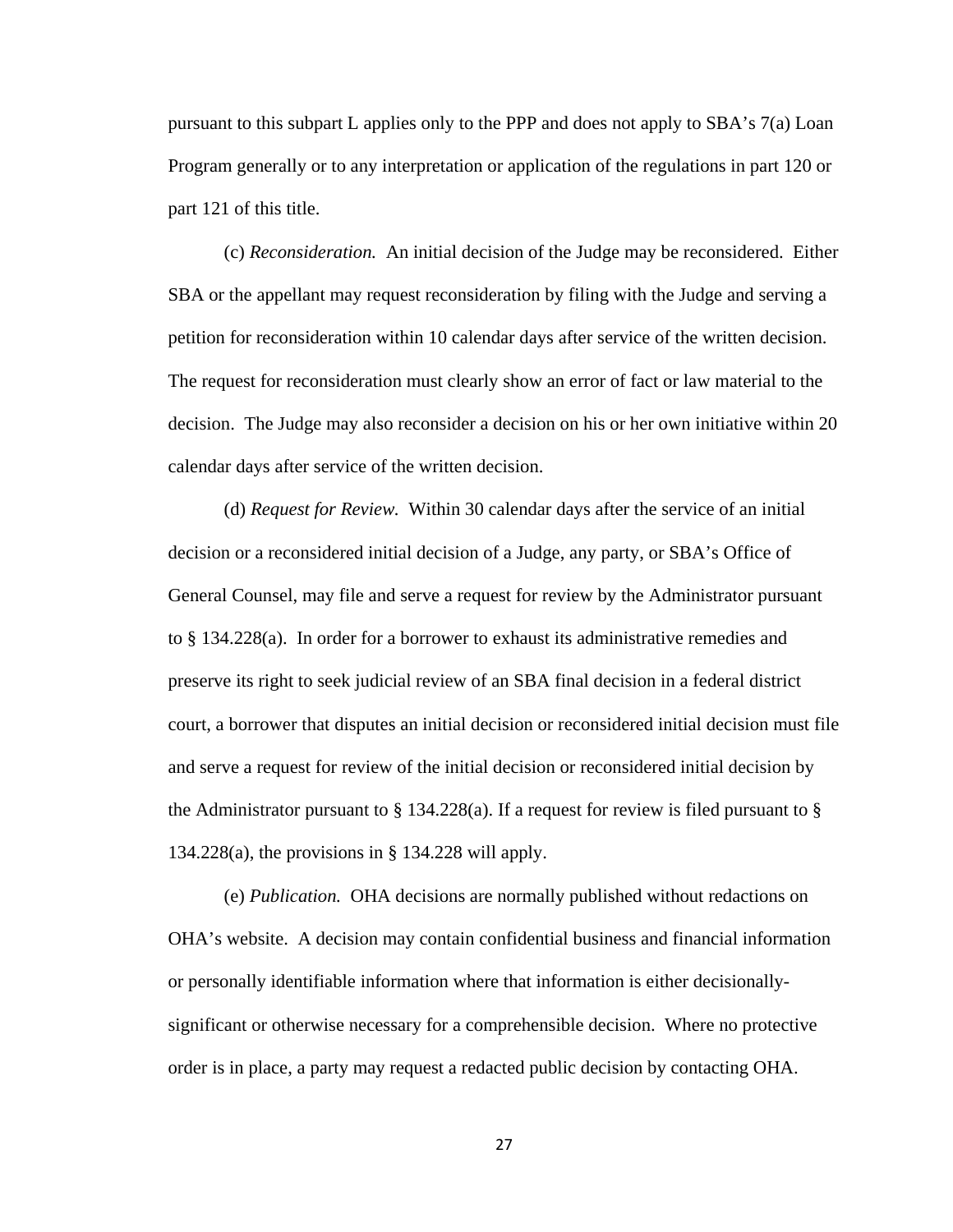Where a protective order is in place, the Judge will usually issue the unredacted decision under the protective order and a redacted version for public release.

### § 134.1214 Effects of the decision.

OHA may affirm, reverse, or remand an SBA loan review decision. If remanded, OHA no longer has jurisdiction over the matter unless a new appeal is filed as a result of a new SBA loan review decision.

### § 134.1215 Equal Access to Justice Act (EAJA), 5 U.S.C. § 504.

A prevailing appellant is not entitled to recover attorney's fees. Appeals to OHA from SBA loan review decisions under the PPP are not proceedings that are required to be conducted by an Administrative Law Judge under § 134.603.

# § 134.1216 Exhaustion of administrative remedies.

An appeal to OHA and request for review by the Administrator of a disputed initial decision or reconsidered initial decision are administrative remedies that must be exhausted before judicial review of an SBA loan review decision may be sought in a federal district court.

# § 134.1217 Confidential Information and Protective Order.

(a) If a filing or other submission made pursuant to an appeal in this subpart L contains confidential business and financial information; personally identifiable information; source selection sensitive information; income tax returns; documents and information covered under § 120.1060 of this title; or any other exempt information, that information is not available to the public pursuant to the Freedom of Information Act (FOIA), 5 U.S.C. 552.